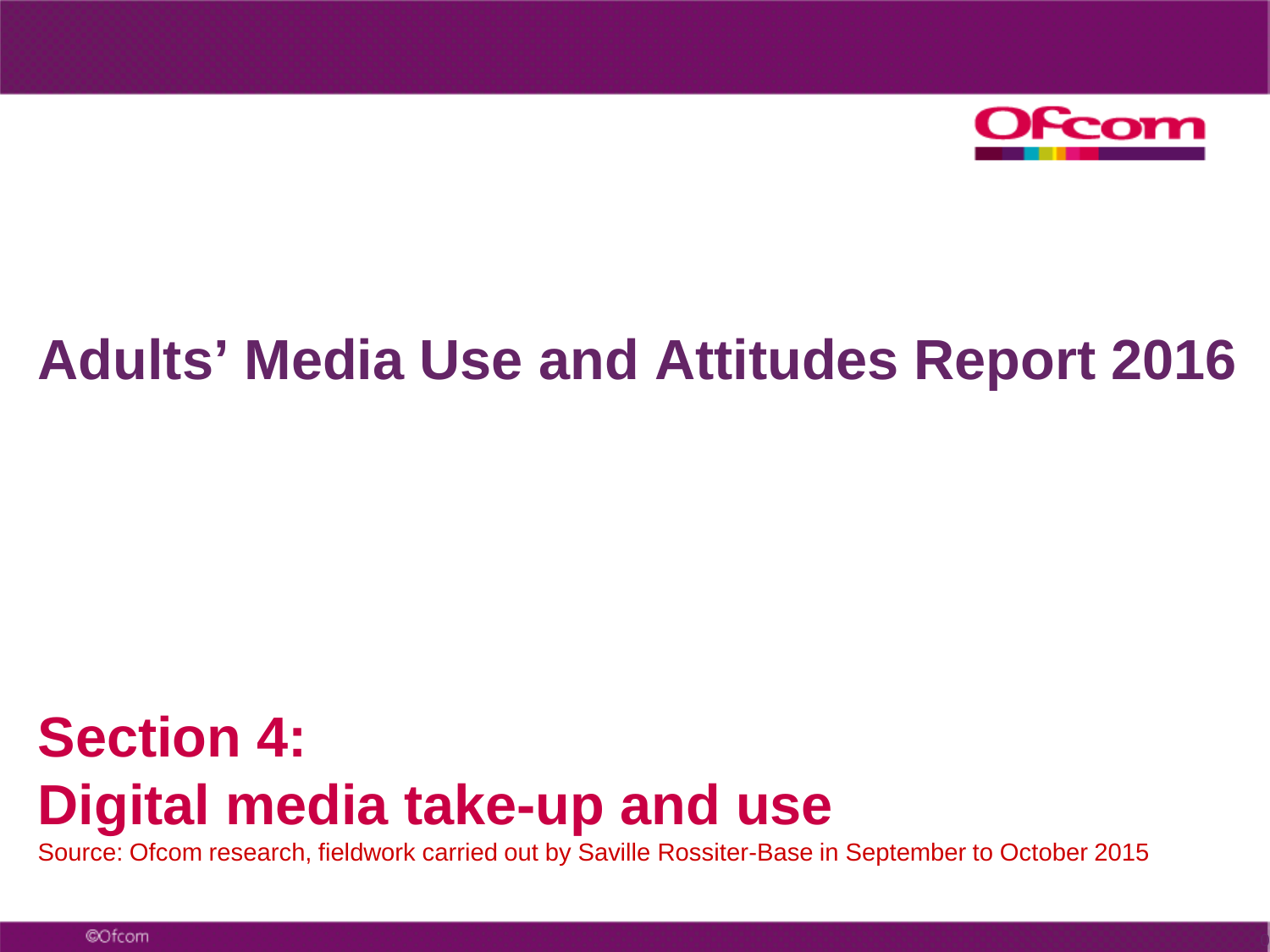



IN1/ IN2/ IN3 - Do you or does anyone in your household have access to the internet at home / Do you have and use any of the items shown on this card to go online at home/ Do you ever use any of these devices to go online when you are not at home, this could be when you are at work, at a friend's house, in a library, when travelling somewhere or when out and about (Prompted responses, multi coded)

Base: All adults aged 16+ (1841 in 2015). Significance testing shows any change between 2014 and 2015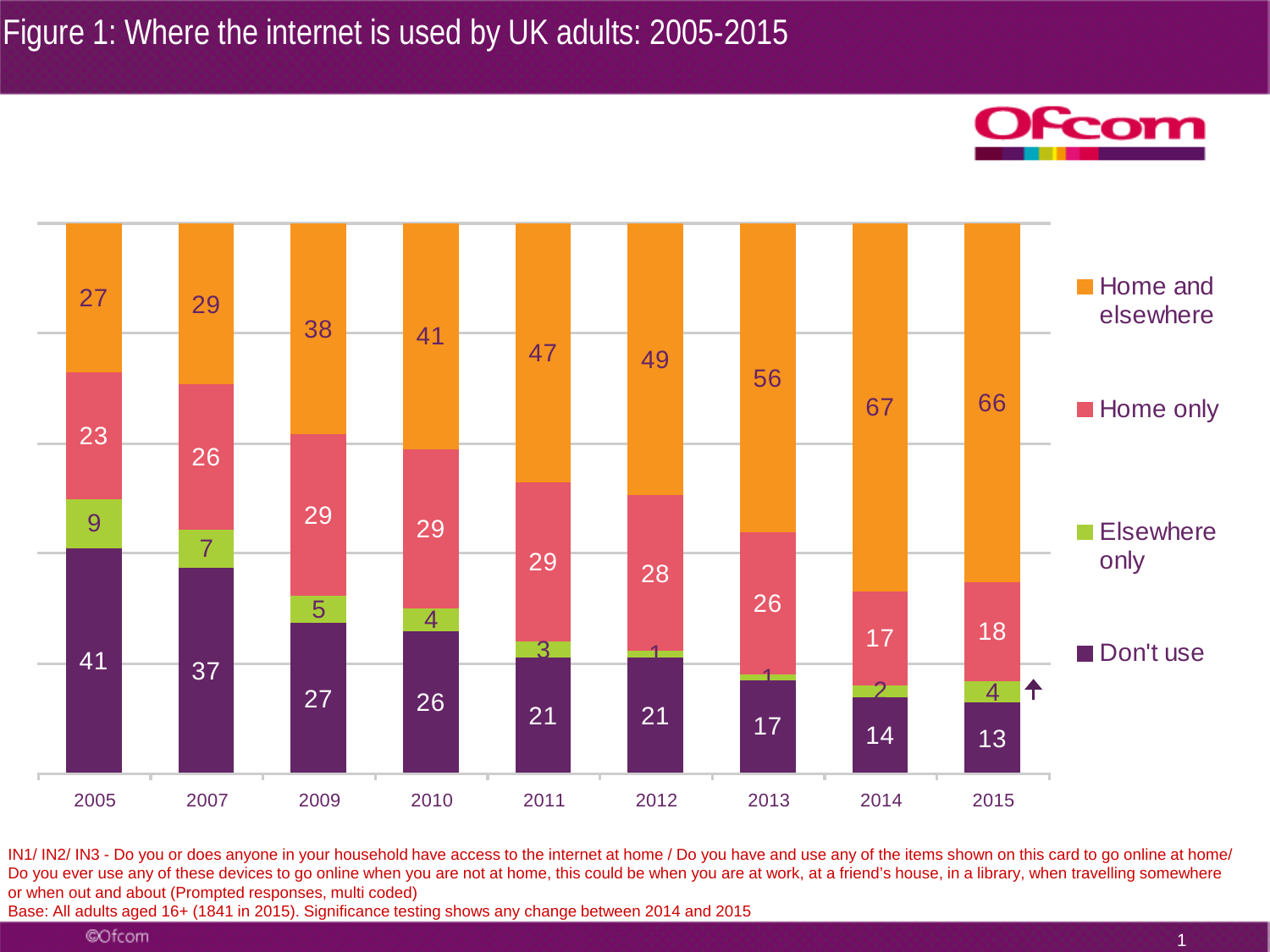#### Figure 2: Where the internet is used by UK adults, by demographic group

<u>`com</u>



IN1/ IN2/ IN3 - Do you or does anyone in your household have access to the internet at home / Do you have and use any of the items shown on this card to go online at home/ Do you ever use any of these devices to go online when you are not at home, this could be when you are at work, at a friend's house, in a library, when travelling somewhere or when out and about (Prompted responses, multi coded)

Base: All adults aged 16+ (1841 in 2015, 246 aged 16-24, 263 aged 25-34, 300 aged 35-44, 279 aged 45-54, 277 aged 55-64, 223 aged 65-74, 253 aged 75+, 404 AB, 544 C1, 403 C2, 490 DE, 900 male, 941 female). Significance testing shows any difference by age and socio-economic group compared to all adults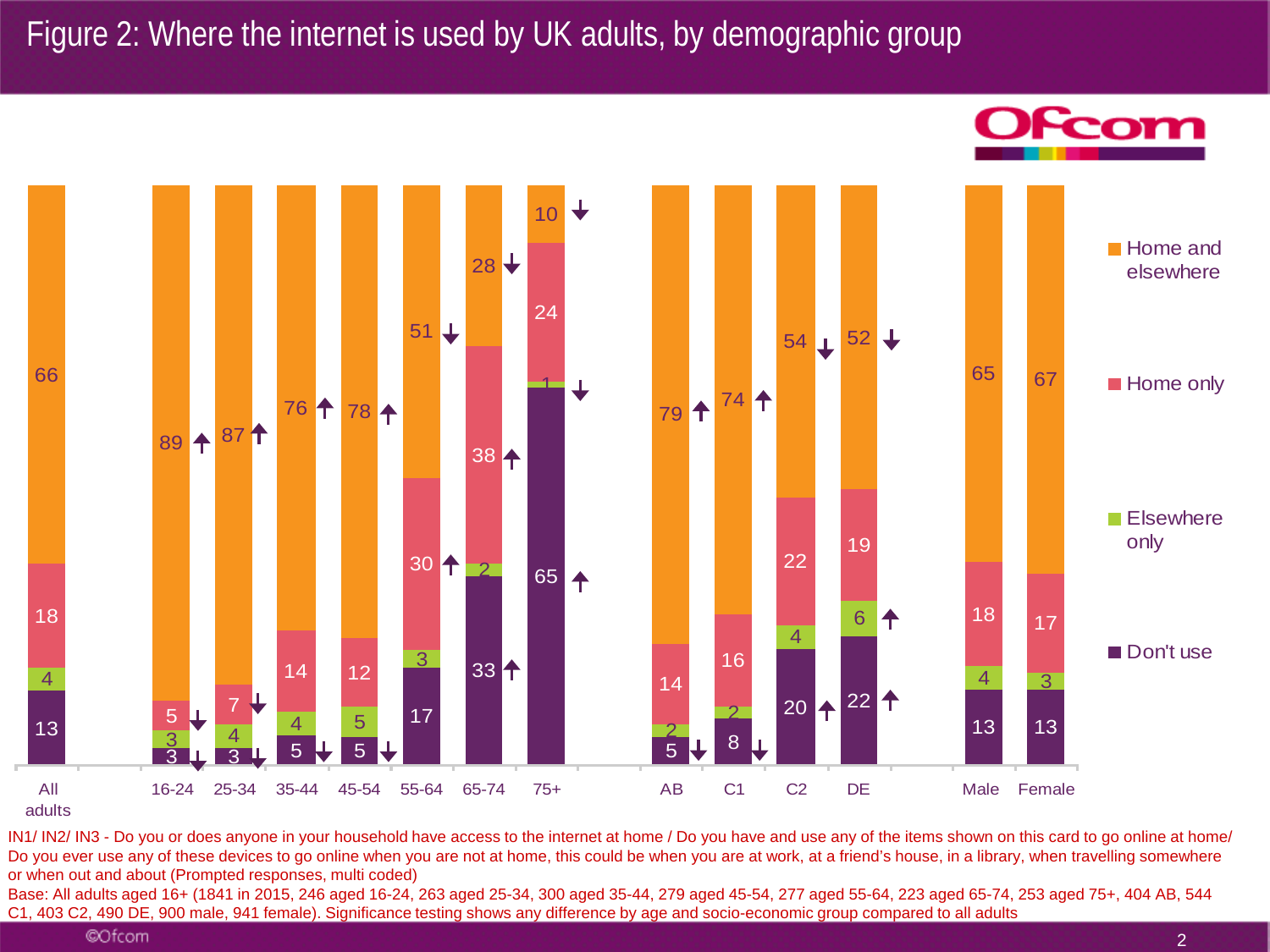### Figure 3: Devices used to go online: 2010-2015

2010 2013 2014 2015





IN1/ IN2/ IN3 - Do you or does anyone in your household have access to the internet at home / Do you have and use any of the items shown on this card to go online at home/ Do you ever use any of these devices to go online when you are not at home, this could be when you are at work, at a friend's house, in a library, when travelling somewhere or when out and about (Prompted responses, multi coded)

Base: All adults aged 16+ (1841 in 2015). Significance testing shows any change between 2014 and 2015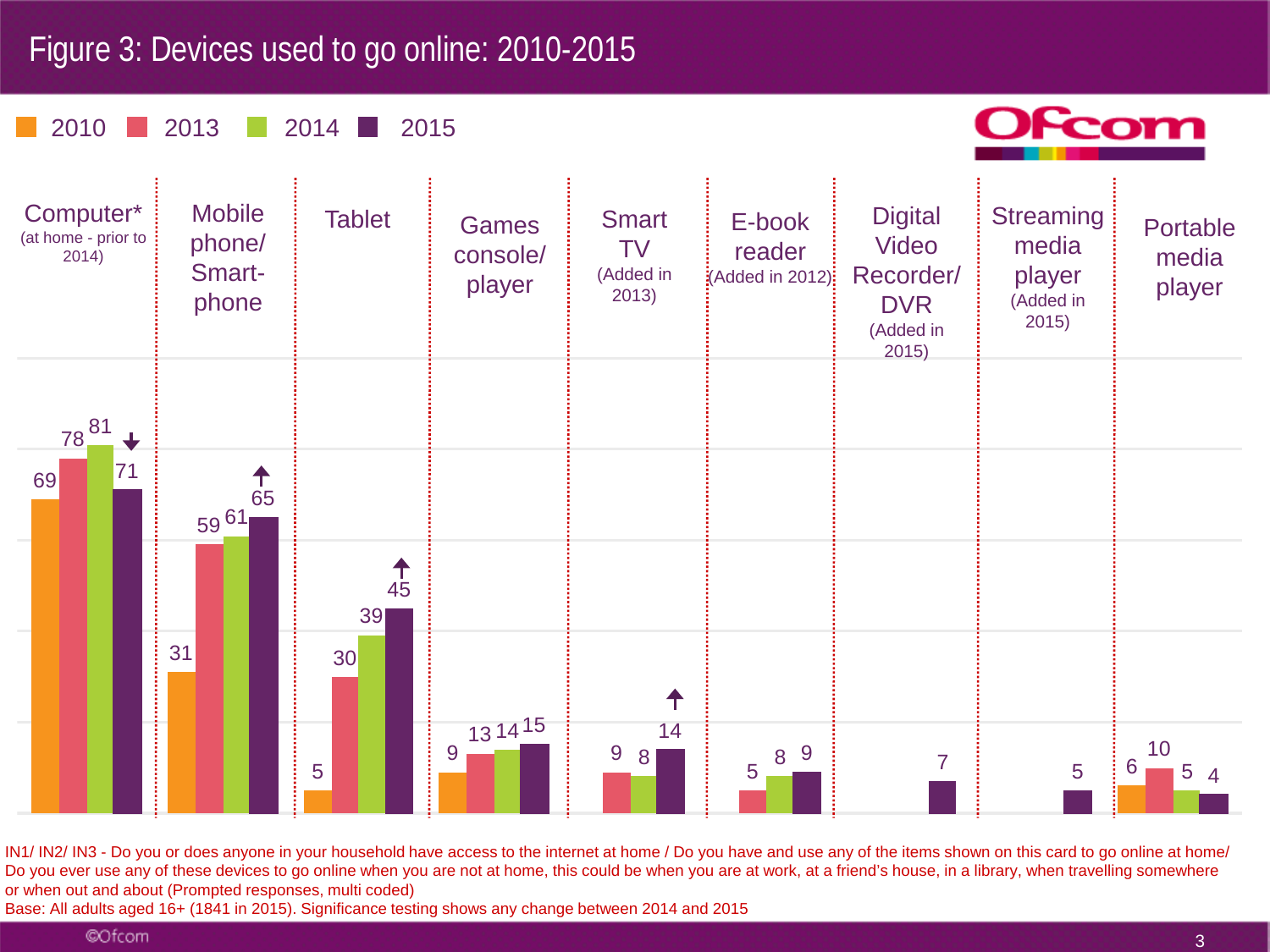



IN1/ IN2/ IN3 - Do you or does anyone in your household have access to the internet at home / Do you have and use any of the items shown on this card to go online at home/ Do you ever use any of these devices to go online when you are not at home, this could be when you are at work, at a friend's house, in a library, when travelling somewhere or when out and about (Prompted responses, multi coded)<br>Base: All adults aged 16+ (1841 in 2015). Significance testing shows any change between 2014 and 2015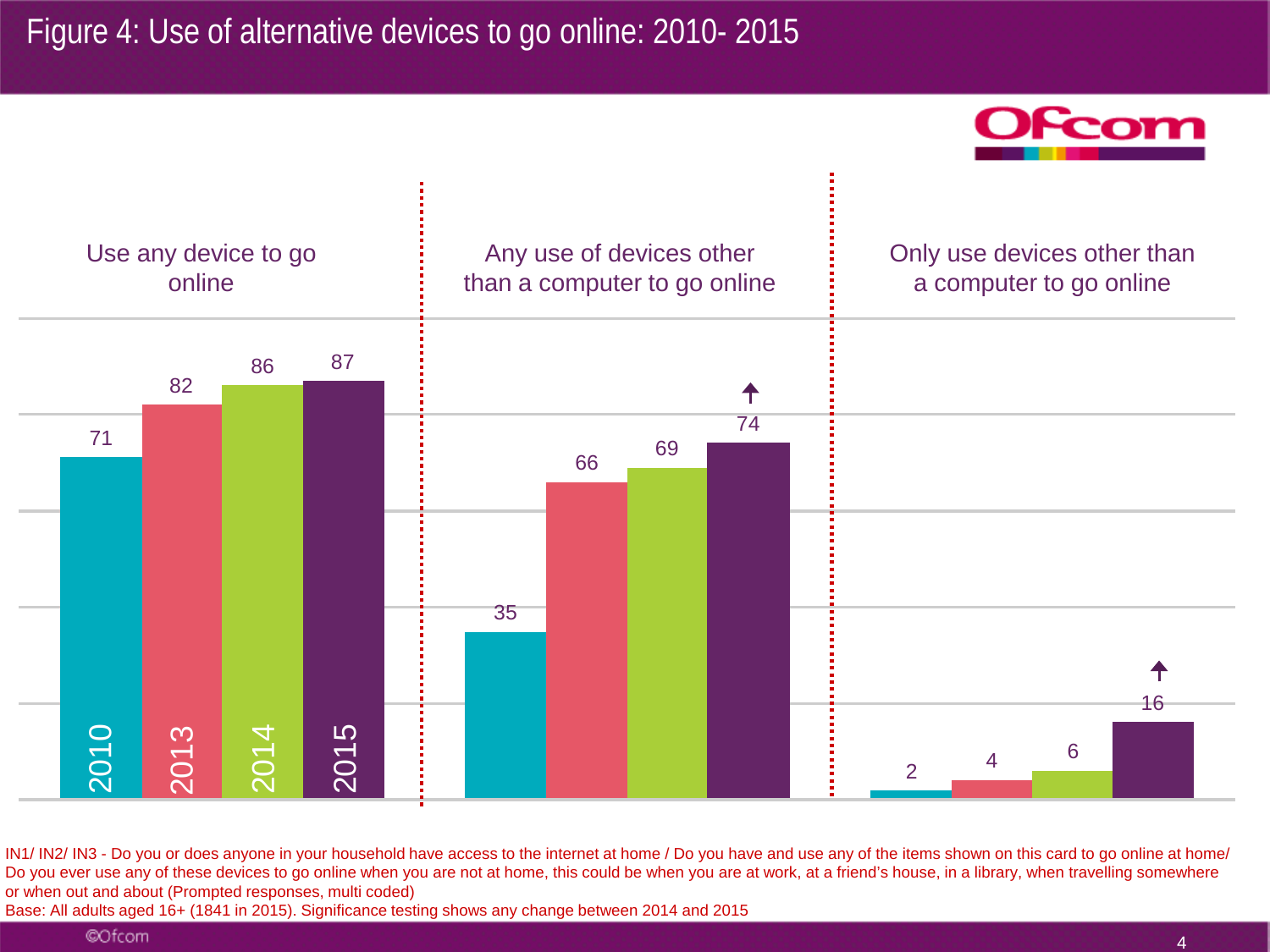# Figure 5: Devices used to go online at home or elsewhere, by age

|                                                        | <b>All adults</b>                         | 16-24                                     | $25 - 34$                                  | 35-44               | 45-54                                     | 55-64                                     | 65-74                           | $75+$                                  |
|--------------------------------------------------------|-------------------------------------------|-------------------------------------------|--------------------------------------------|---------------------|-------------------------------------------|-------------------------------------------|---------------------------------|----------------------------------------|
| <b>Base</b>                                            | 1841                                      | 246                                       | 263                                        | 300                 | 279                                       | 277                                       | 223                             | 253                                    |
| Computer                                               | $71\% \div$                               | 77%                                       | $78\%$                                     | $74\%$              | $77\%$                                    | 73%                                       | 58%                             | 28%                                    |
| Smartphone                                             | 65% ÷                                     | $91\%$ $\stackrel{\blacktriangle}{\cdot}$ | 90%                                        | 78%                 | 74%                                       | 46%                                       | 21%                             | 6%                                     |
| <b>Tablet</b>                                          | $45\%$ $\triangle$                        | 49%                                       | 51%                                        | 57%                 | 50%                                       | 38%                                       | 26%                             | 14%                                    |
| <b>Games console</b>                                   | 15%                                       | 32%                                       | 28%                                        | 17%                 | 13%                                       | 6%                                        | $1\%$                           | 0%                                     |
| <b>Smart TV</b>                                        | $14\%$ $\div$                             | $17\%$ $\stackrel{\triangle}{:}$          | $18\%$ :                                   | 15%                 | $15\%$ $\triangle$                        | $14\%$ :                                  | 5%                              | 1%                                     |
| E-book reader                                          | 9%                                        | 7%                                        | $14\%$ $\triangle$                         | 10%                 | 11%                                       | 9%                                        | 5%                              | 2%                                     |
| <b>DVR/ Digital Video Recorder</b><br>(added in 2015)  | 7%                                        | 8%                                        | 9%                                         | 8%                  | 7%                                        | 10%                                       | 3%                              | 1%                                     |
| Streaming media player<br>(added in 2015)              | 5%                                        | 6%                                        | 6%                                         | 7%                  | 6%                                        | 4%                                        | 0%                              | 0%                                     |
| Portable media player                                  | 4%                                        | 7%                                        | 5%                                         | 5%                  | 5%                                        | 4%                                        | $0\%$ $\star$                   | 0%                                     |
| Wearable tech                                          | $\ddotmark$<br>$1\%$                      | 0%                                        | $1\%$ $\star$                              | 2%                  | 3%                                        | 0%                                        | 0%                              | 0%                                     |
| Use any device to go online in any<br>location         | 87%                                       | 97%                                       | 97%                                        | 95%                 | 95%                                       | 83%                                       | 67%                             | 35%                                    |
| Use of devices other than a<br>computer to go online   | $74\%$ $\uparrow$                         | $94\%$ $\uparrow$                         | 94%                                        | 87%                 | 82%                                       | $62\%$ $\stackrel{\blacktriangle}{\cdot}$ | 41%                             | 17%                                    |
| Only use devices other than a<br>computer to go online | $16\%$ $\stackrel{\blacktriangle}{\cdot}$ | $20\%$ $\stackrel{\blacktriangle}{\cdot}$ | $19\%$ <sup><math>\triangle</math></sup> : | $20\%$ $\triangleq$ | $17\%$ $\stackrel{\blacktriangle}{\cdot}$ | $11\%$ <sup><math>\uparrow</math></sup>   | $9\%$ $\stackrel{\triangle}{.}$ | $7\%$ <sup><math>\uparrow</math></sup> |

IN1/ IN2/ IN3 - Do you or does anyone in your household have access to the internet at home / Do you have and use any of the items shown on this card to go online at home/ Do you ever use any of these devices to go online when you are not at home, this could be when you are at work, at a friend's house, in a library, when travelling somewhere or when out and about (Prompted responses, multi coded).Base: All adults aged 16+ (1841 in 2015, 246 aged 16-24, 263 aged 25-34, 300 aged 35-44, 279 aged 45-54, 277 aged 55-64, 223 aged 65-74, 253 aged 75+). Significance testing shows any change between 2014 and 2015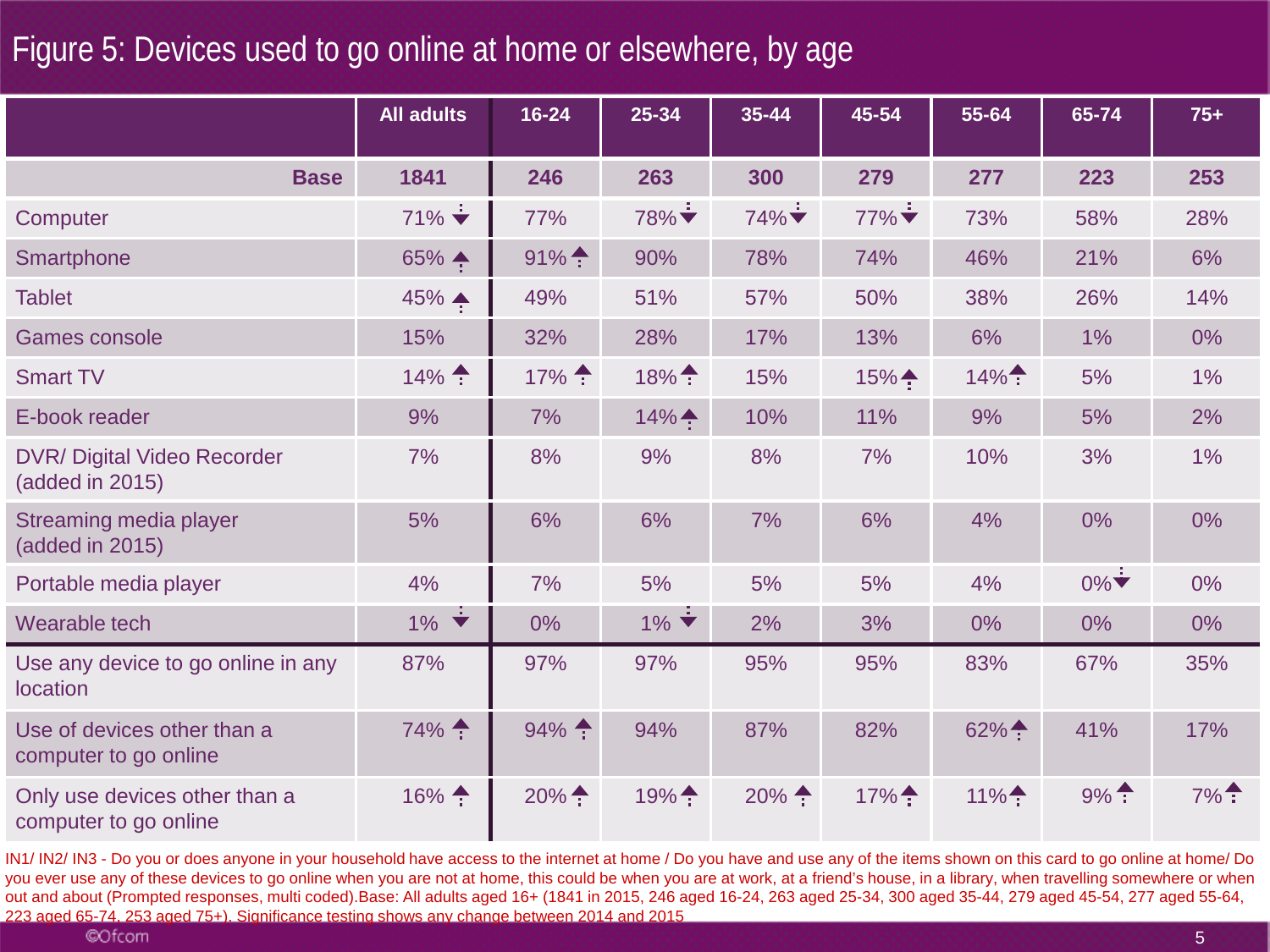## Figure 6: Devices used to go online, by socio-economic group and gender

|                                                        | <b>All adults</b>                     | <b>AB</b>          | C <sub>1</sub>                   | C <sub>2</sub> | <b>DE</b>                                | <b>Male</b>         | <b>Female</b>                             |
|--------------------------------------------------------|---------------------------------------|--------------------|----------------------------------|----------------|------------------------------------------|---------------------|-------------------------------------------|
| <b>Base</b>                                            | 1841                                  | 404                | 544                              | 403            | 490                                      | 900                 | 941                                       |
| Computer                                               | $71\% \div$                           | 88%                | $76\% \dot{\star}$               | $63\% \div$    | $54\% \div$                              | $75\% \div$         | $68\% \div$                               |
| Smartphone                                             | $65\% +$                              | 74%                | 70%                              | 57%            | 56% <del>4</del>                         | 62%                 | $67\%$ :                                  |
| <b>Tablet</b>                                          | $45\%$ $\stackrel{\blacktriangle}{:}$ | 61%                | $52\%$ $\stackrel{\triangle}{.}$ | 37%            | 26%                                      | 43%                 | $46\%$ :                                  |
| <b>Games console</b>                                   | 15%                                   | 16%                | 19%                              | 14%            | 13%                                      | 18%                 | 13%                                       |
| <b>Smart TV</b>                                        | $14\%$ :                              | $21\%$ :           | $15\%$ :                         | 10%            | 7%                                       | $16\%$ :            | $11\%$ :                                  |
| E-book reader                                          | 9%                                    | 18%                | 10%                              | 5%             | 3%                                       | 9%                  | 10%                                       |
| DVR/ digital video recorder<br>(added in 2015)         | 7%                                    | 12%                | 8%                               | 5%             | 3%                                       | 10%                 | 5%                                        |
| Streaming media player<br>(added in 2015)              | 5%                                    | 9%                 | 5%                               | 3%             | 2%                                       | 6%                  | 4%                                        |
| Portable media player                                  | 4%                                    | 7%                 | 5%                               | 3%             | $1\% \div$                               | 5%                  | 3%                                        |
| Wearable tech                                          | $1\% \div$                            | 2%                 | 1%                               | 0%             | $0\% \div$                               | 2%                  | $0\% \div$                                |
| Use any device to go online in any<br><b>location</b>  | 87%                                   | 95%                | 92%                              | 80%            | 78%                                      | 87%                 | 87%                                       |
| Use of devices other than a computer<br>to go online   | $74\%$ $\triangleq$                   | 83%                | $82\%$ $\triangle$               | 67%            | 64% <del>4</del>                         | 72%                 | $77\%$ $\stackrel{\blacktriangle}{\cdot}$ |
| Only use devices other than a<br>computer to go online | $16\% +$                              | $7\%$ $\triangleq$ | $16\%$ $\triangle$               | $18\% +$       | $24\%$ <sup><math>\triangle</math></sup> | $12\%$ $\triangleq$ | $19\%$ $\overset{\blacktriangle}{\cdot}$  |

IN1/ IN2/ IN3 - Do you or does anyone in your household have access to the internet at home / Do you have and use any of the items shown on this card to go online at home/ Do you ever use any of these devices to go online when you are not at home, this could be when you are at work, at a friend's house, in a library, when travelling somewhere or when out and about (Prompted responses, multi coded)

Base: All adults aged 16+ (1841 in 2015, 404 AB, 544 C1, 403 C2, 490 DE, 900 male, 941 female). Significance testing shows any change between 2014 and 2015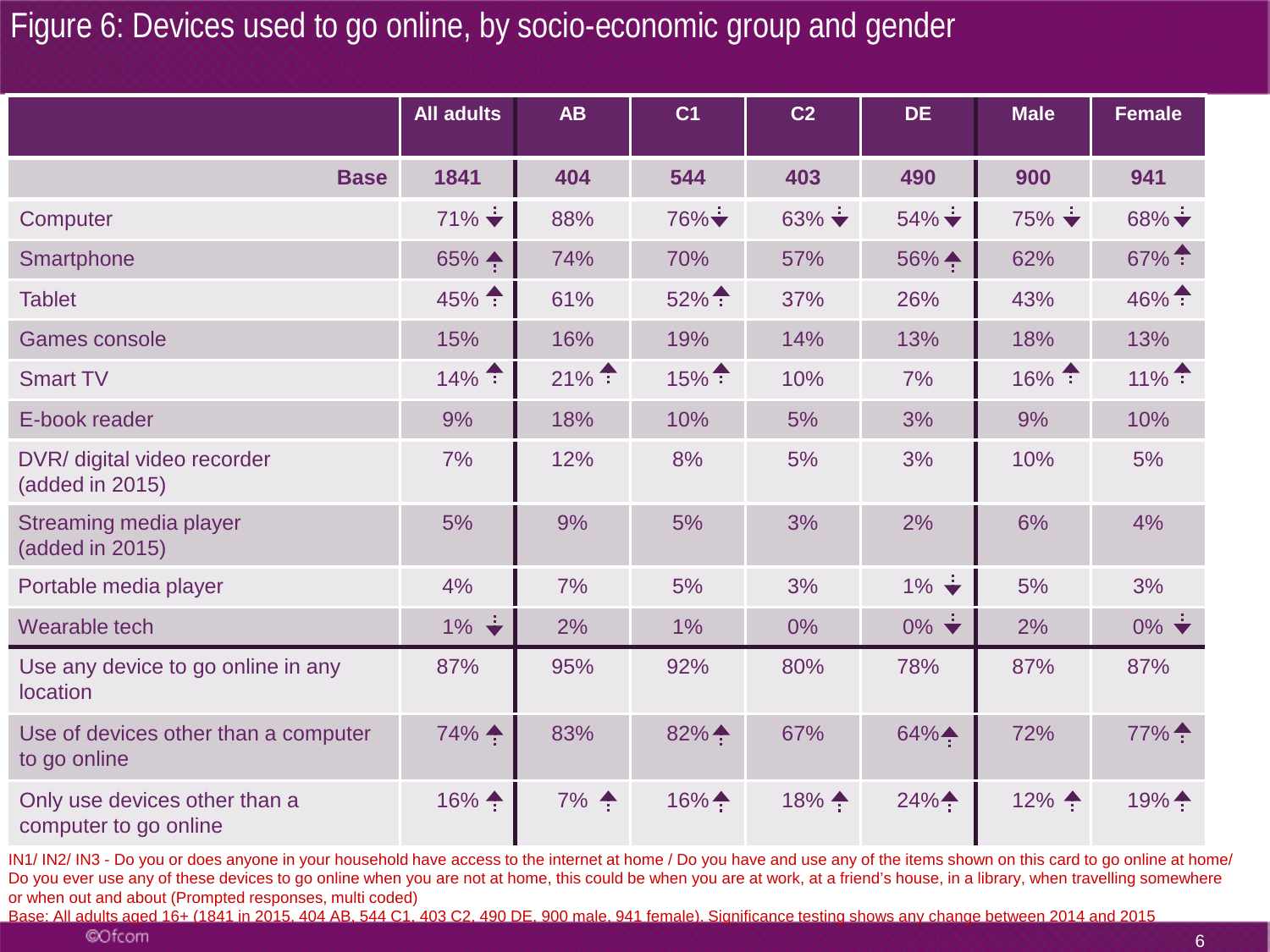# Figure 7: Device use among those who only access the internet through devices other than a computer



IN1/ IN2/ IN3 - Do you or does anyone in your household have access to the internet at home / Do you have and use any of the items shown on this card to go online at home/ Do you ever use any of these devices to go online when you are not at home, this could be when you are at work, at a friend's house, in a library, when travelling somewhere or when out and about (Prompted responses, multi coded) – NB Showing responses by >2% of all adults who only use devices other than a computer to go online Base: All adults aged 16+ who only use devices other than a computer to go online (308 all, 175 aged 16-44, 133 aged 45+, 123 male, 185 female, 122 ABC1, 186 C2DE). Significance testing shows any difference by age, gender or socio-economic groups shown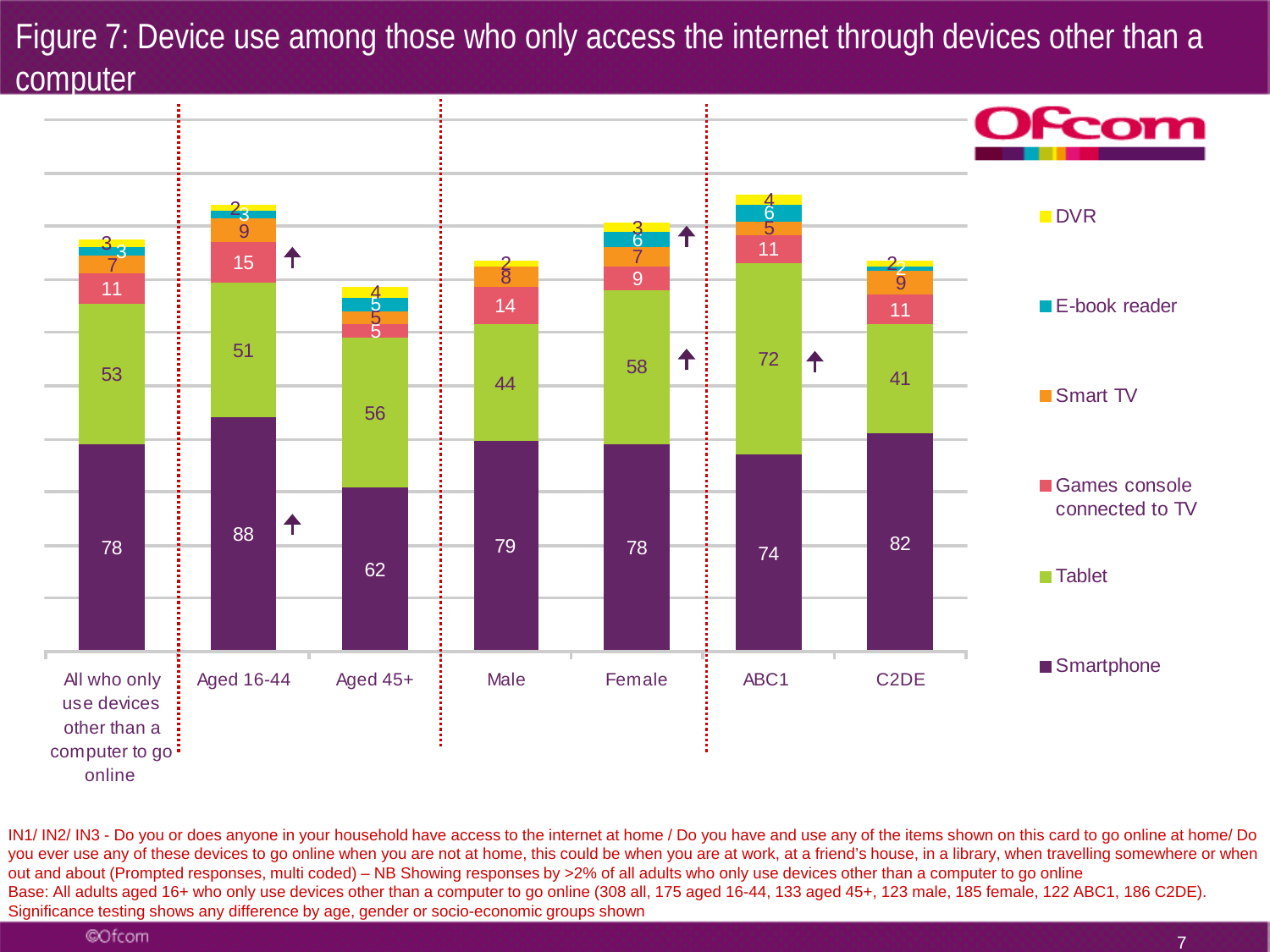#### Figure 8: Devices used to go online: at home versus elsewhere



IN1/ IN2/ IN3 - Do you or does anyone in your household have access to the internet at home / Do you have and use any of the items shown on this card to go online at home/ Do you ever use any of these devices to go online when you are not at home, this could be when you are at work, at a friend's house, in a library, when travelling somewhere or when out and about (Prompted responses, multi coded)

Base: All adults aged 16+ (1841 in 2015). Significance testing shows any change between 2014 and 2015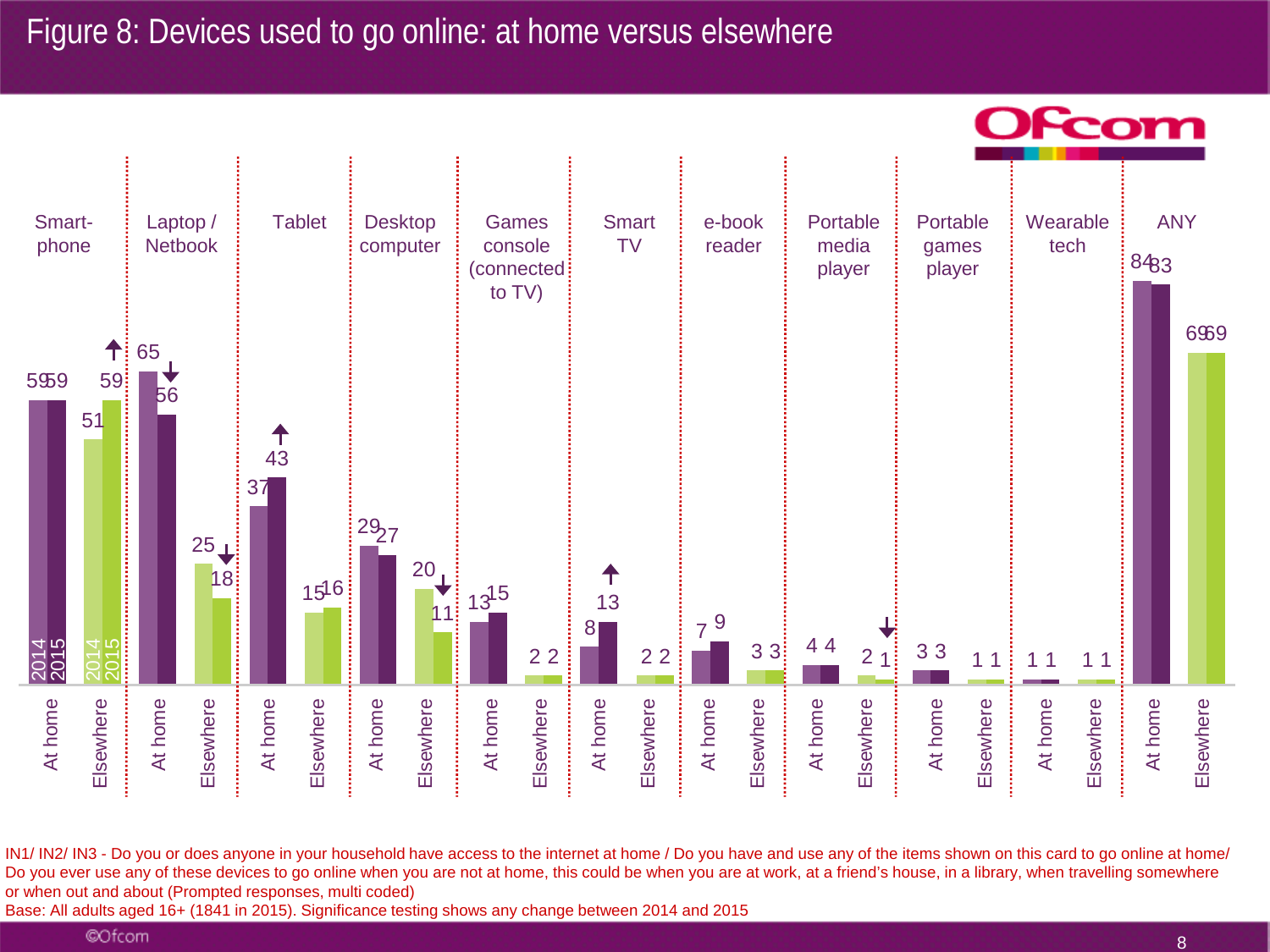

|                                                               | As a % of all adults |
|---------------------------------------------------------------|----------------------|
| Home internet access                                          | 86%                  |
| Go online at home through any type of computer                | 68%                  |
| Go online at home through an alternative device to a computer | 70%                  |
| Go online at home through a computer or an alternative device | 83%                  |
| Go online outside the home                                    | 69%                  |
| Go online at all (on any device in any location)              | 87%                  |

IN1/ IN2/ IN3 - Do you or does anyone in your household have access to the internet at home / Do you have and use any of the items shown on this card to go online at home/ Do you ever use any of these devices to go online when you are not at home, this could be when you are at work, at a friend's house, in a library, when travelling somewhere or when out and about (Prompted responses, multi coded) Base: All adults aged 16+ (1841 in 2015).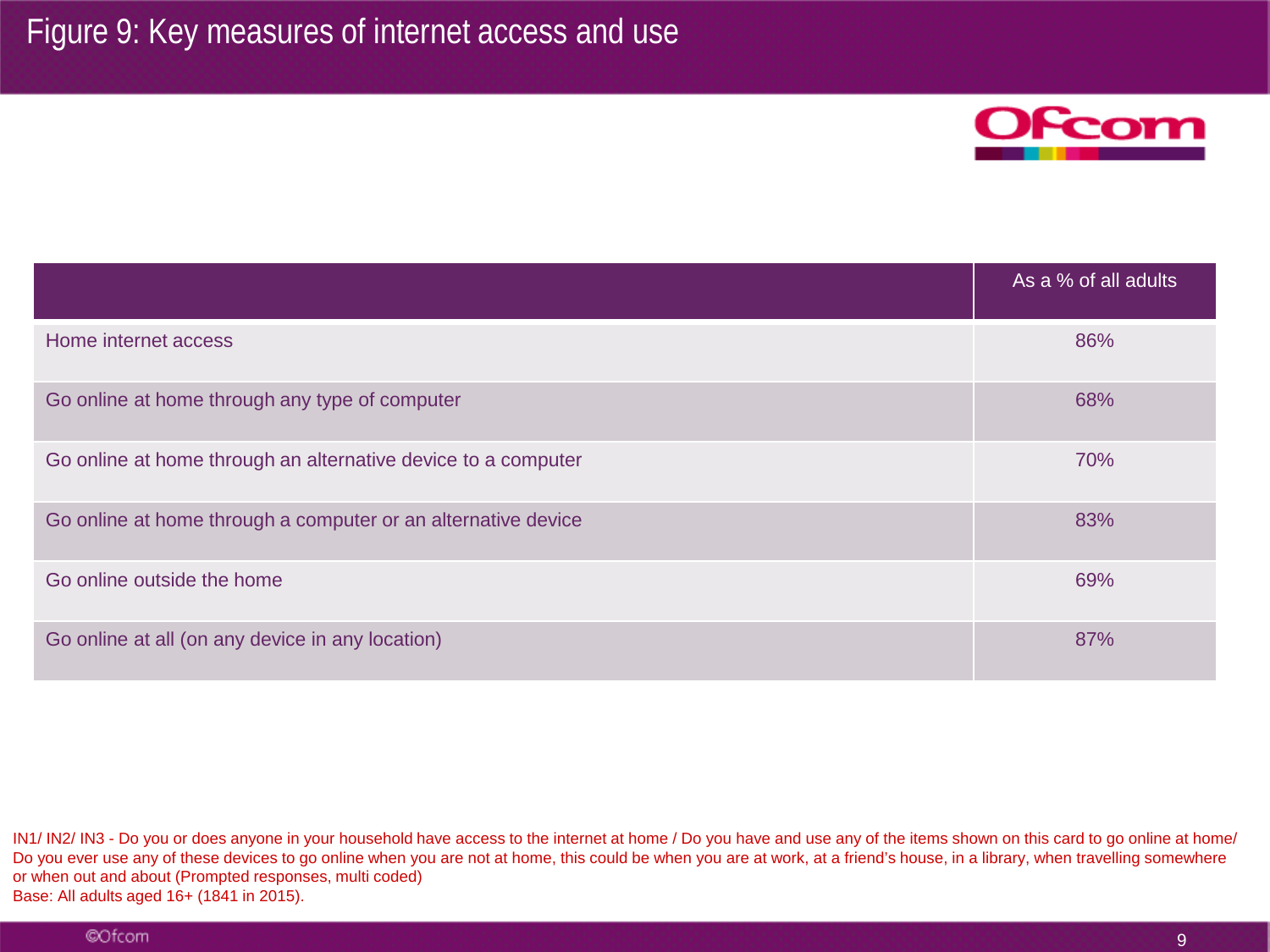



IN6A-C – How many hours in a typical week would you say you use the internet at home/ at your workplace or place of education/ anywhere else? (Unprompted responses, single coded)

Base: All adults aged 16+ who go online at home or elsewhere (1609 in 2014, 1458 in 2015)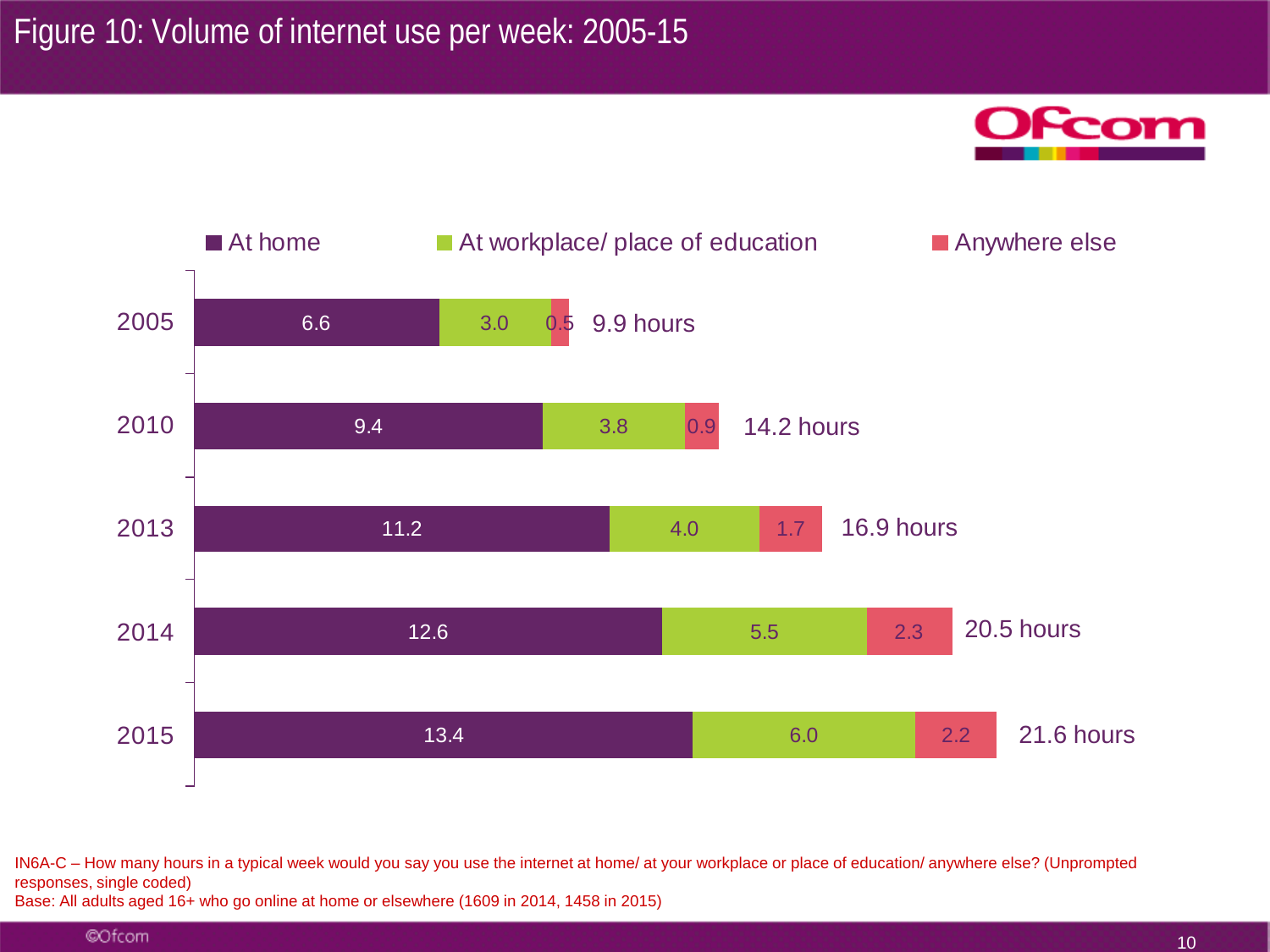



IN14 – In most weeks when you go online do you usually….. (Prompted responses, single coded)

Base: All adults aged 16+ who go online at home or elsewhere (1609 in 2014, 1423 in 2015) - Bases exclude Don't know responses. Significance testing shows any change between 2014 and 2015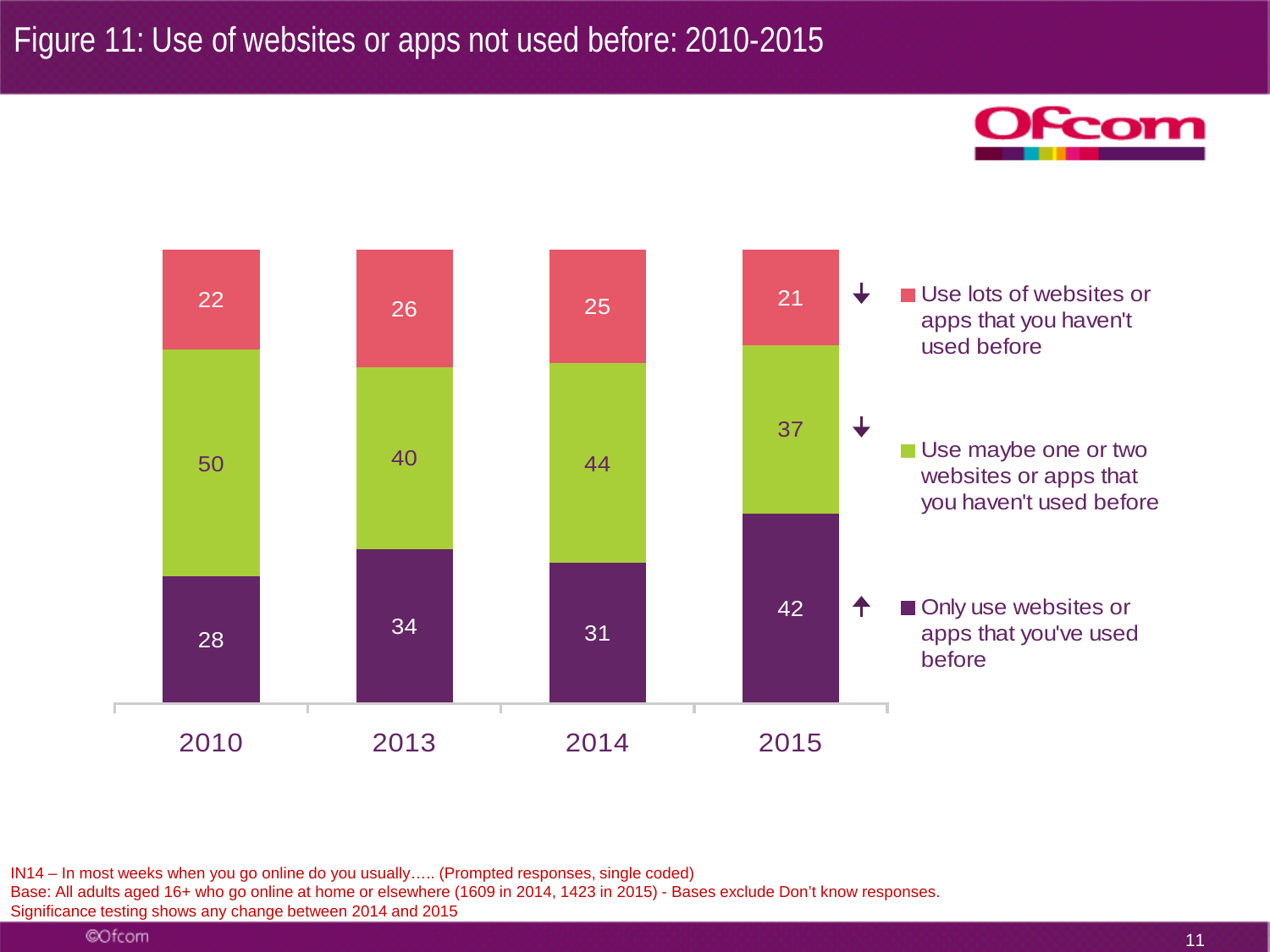### Figure 12: Use of websites or apps not used before, by demographic group





IN14 – In most weeks when you go online do you usually….. (Prompted responses, single coded)

Base: All adults aged 16+ who go online at home or elsewhere (1423 in 2015, 239 aged 16-24, 246 aged 25-34, 263 aged 35-44, 247 aged 45-54, 202 aged 55-64, 119 aged 65-74, 107 aged 75+, 360 AB, 462 C1, 283 C2, 318 DE, 698 male, 725 female ) - Bases exclude Don't know responses Significance testing shows any change between any age group or socio-economic group and all adults aged 16+, and between males and females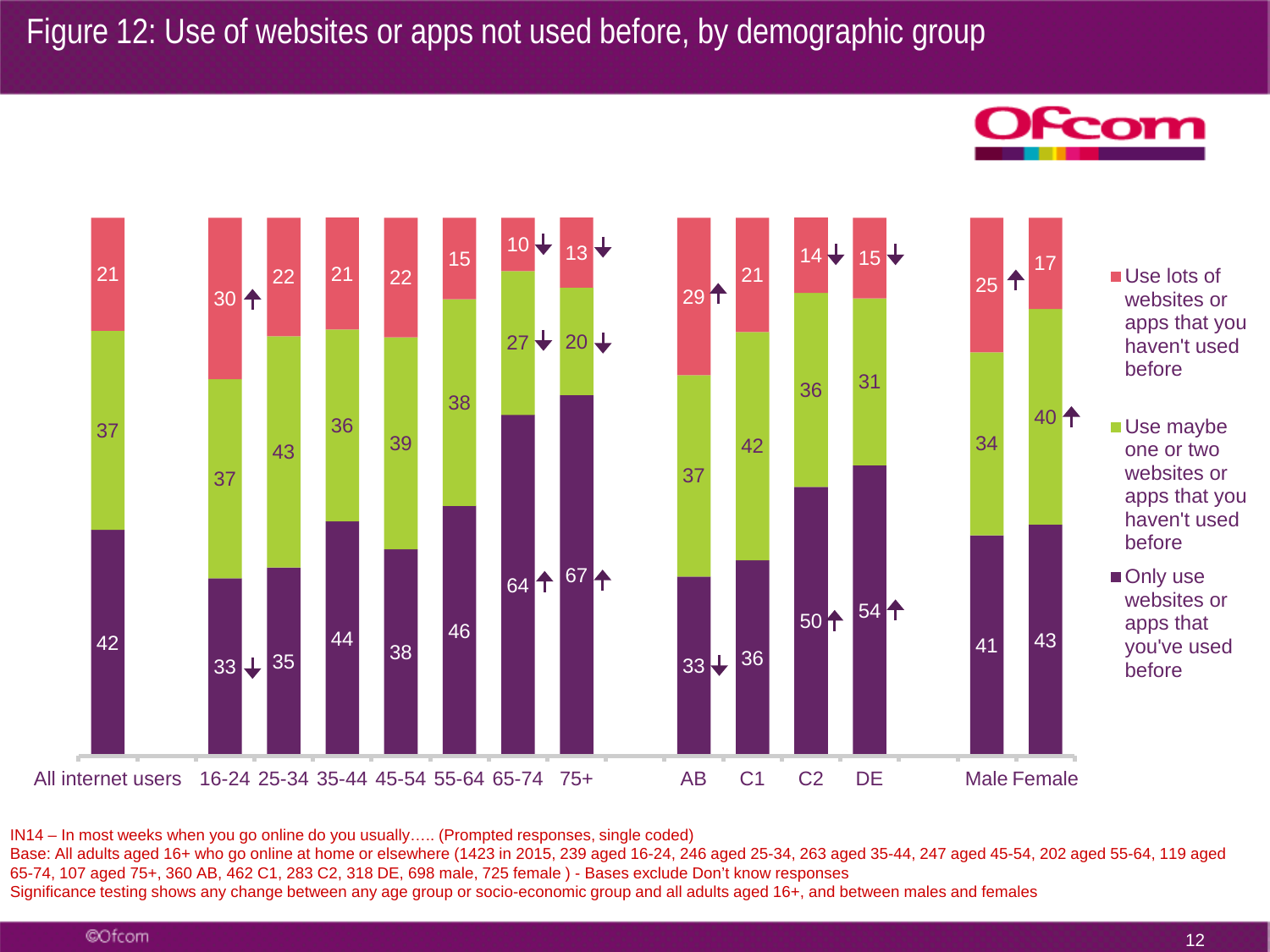

| Category                 | Individual activities included in category                                                                                                                                                                                                                                                                              |  |  |  |  |  |  |
|--------------------------|-------------------------------------------------------------------------------------------------------------------------------------------------------------------------------------------------------------------------------------------------------------------------------------------------------------------------|--|--|--|--|--|--|
| Communication            | Send or receive emails<br>$\bullet$<br>Use Instant Messaging services<br>$\bullet$<br>Make or receive telephone or video calls using services like Skype or FaceTime                                                                                                                                                    |  |  |  |  |  |  |
| General surfing/browsing | General surfing/browsing the internet                                                                                                                                                                                                                                                                                   |  |  |  |  |  |  |
| Social media             | Look at social media sites or apps<br>$\bullet$<br>Upload or share videos or photos online<br>Share links to websites or online articles, perhaps on Twitter, Facebook, Reddit or Pinterest                                                                                                                             |  |  |  |  |  |  |
| Entertainment            | Play games online<br>Listen to radio stations online<br>Listen to streamed music online - such as Spotify or Apple Music<br>$\bullet$<br>Watch short video clips online - such as YouTube<br>$\bullet$<br>Watch TV programmes or films online (from broadcasters' websites)<br>Look at adult-only websites<br>$\bullet$ |  |  |  |  |  |  |
| <b>Transactions</b>      | Buy things online<br>Sell things online<br>Bank and pay bills online<br>Online gambling                                                                                                                                                                                                                                 |  |  |  |  |  |  |
| <b>News</b>              | Look at news websites or apps                                                                                                                                                                                                                                                                                           |  |  |  |  |  |  |

IN15/16 – When using any of the devices you said you use to go online at home or elsewhere, how often, if at all, do you do any of the following? (Prompted responses, single coded)

Base: All adults aged 16 who go online at home or elsewhere (1458 in 2015)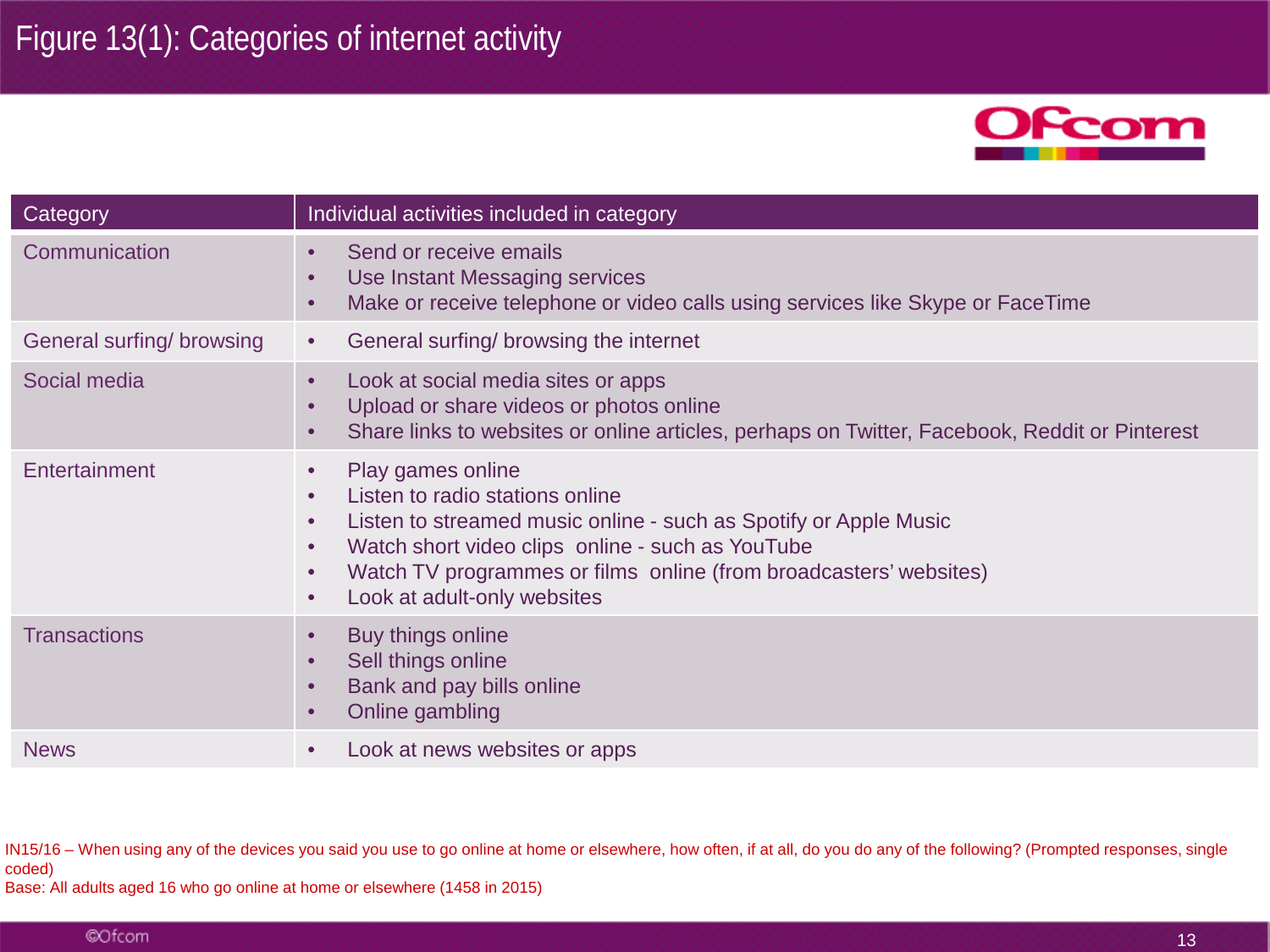

| Category                           | Individual activities included in category                                                                                                                                                                                                                                                                                                                                                                                                                                                                                                                        |
|------------------------------------|-------------------------------------------------------------------------------------------------------------------------------------------------------------------------------------------------------------------------------------------------------------------------------------------------------------------------------------------------------------------------------------------------------------------------------------------------------------------------------------------------------------------------------------------------------------------|
| Work/ studies                      | Find information online for your work/ job or for studies<br>$\bullet$<br>Do an online course to achieve a qualification<br>$\bullet$<br>Look at job opportunities<br>$\bullet$<br>Fill in a job application online<br>$\bullet$                                                                                                                                                                                                                                                                                                                                  |
| Leisure information                | Find information for your leisure time such as cinema/live music<br>$\bullet$                                                                                                                                                                                                                                                                                                                                                                                                                                                                                     |
| Public/ civic                      | Look for public services information on government sites such as gov.uk and HMRC<br>$\bullet$<br>Look for information on public services provided by your local council<br>$\bullet$<br>Complete government processes online such as registering for tax credits, renewing a driving<br>$\bullet$<br>licence, car tax or passport, completing a tax return<br>Look at political or campaigning websites<br>$\bullet$<br>Sign an online petition<br>Contact a local councillor or your MP online<br>$\bullet$<br>Look for news about, or events in your local area |
| Uploading/adding content<br>online | Set up or maintain a website or blog<br>$\bullet$<br>Contribute comments to a website or blog<br>$\bullet$                                                                                                                                                                                                                                                                                                                                                                                                                                                        |
| <b>Health</b>                      | Find information about health-related issues<br>$\bullet$                                                                                                                                                                                                                                                                                                                                                                                                                                                                                                         |
| Downloading software               | Download software                                                                                                                                                                                                                                                                                                                                                                                                                                                                                                                                                 |

IN15/16 – When using any of the devices you said you use to go online at home or elsewhere, how often, if at all, do you do any of the following? (Prompted responses, single coded)

Base: All adults aged 16 who go online at home or elsewhere (1458 in 2015)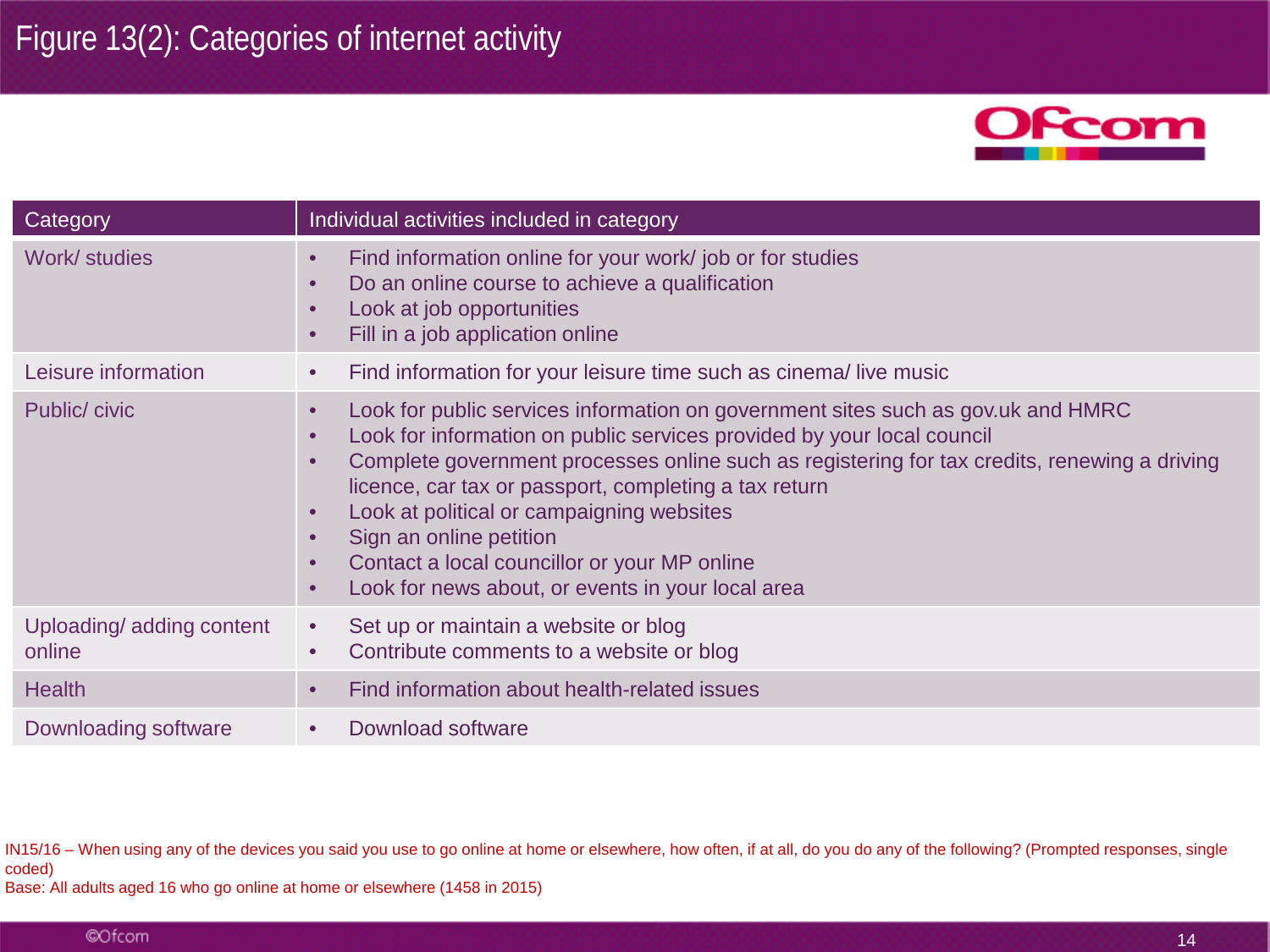



IN15/ 16 – When using any of the devices you said you use to go online at home or elsewhere, how often, if at all, do you do any of the following? (Prompted responses, single coded)

Base: All adults who go online at home or elsewhere (1458 in 2015, 239 aged 16-24, 249 aged 25-34, 269 aged 35-44, 253 aged 45-54, 208 aged 55-64, 126 aged 65-74, 114 aged 75+). Significance testing shows any difference between any age group and all internet users aged 16+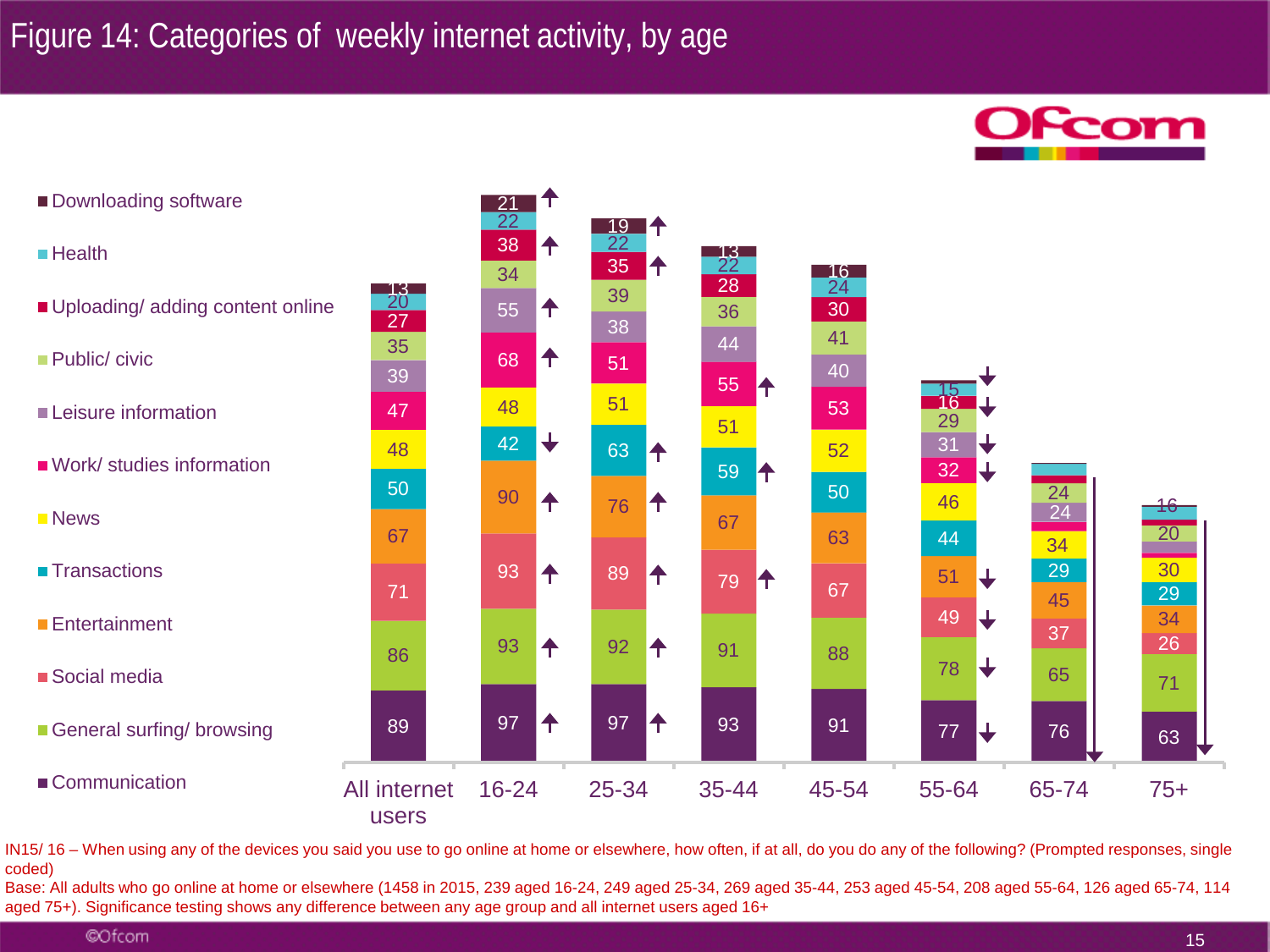# Figure 15: Categories of weekly internet activity, by socio-economic group and gender



IN15/ 16 – When using any of the devices you said you use to go online at home or elsewhere, how often, if at all, do you do any of the following? (Prompted responses, single coded)

Base: All adults who go online at home or elsewhere (1458 in 2015, 367 AB, 471 C1, 289 C2, 331 DE, 712 male, 746 female) Significance testing shows any difference between any socio-economic group and all internet users aged 16+, or between males and females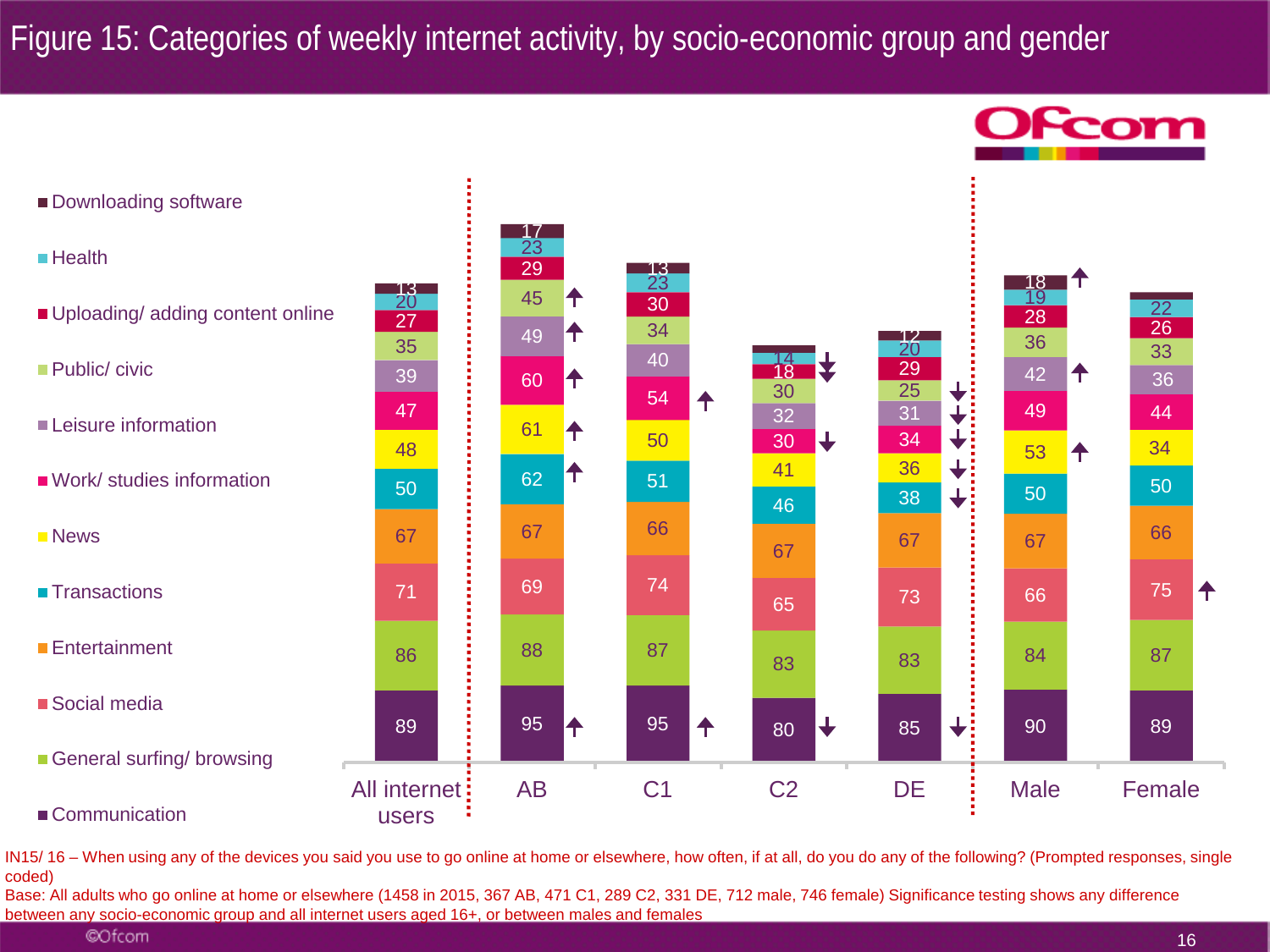## Figure 16: Take-up of mobile phone, by age: 2005-2015



A2 – And which of the following do you personally use? (Prompted responses, multi-coded)

Base: All adults aged 16+ (1841 in 2015, 246 aged 16-24, 263 aged 25-34, 300 aged 35-44, 279 aged 45-54, 277 aged 55-64, 223 aged 65-74, 253 aged 75+). Significance testing shows any change between 2014 and 2015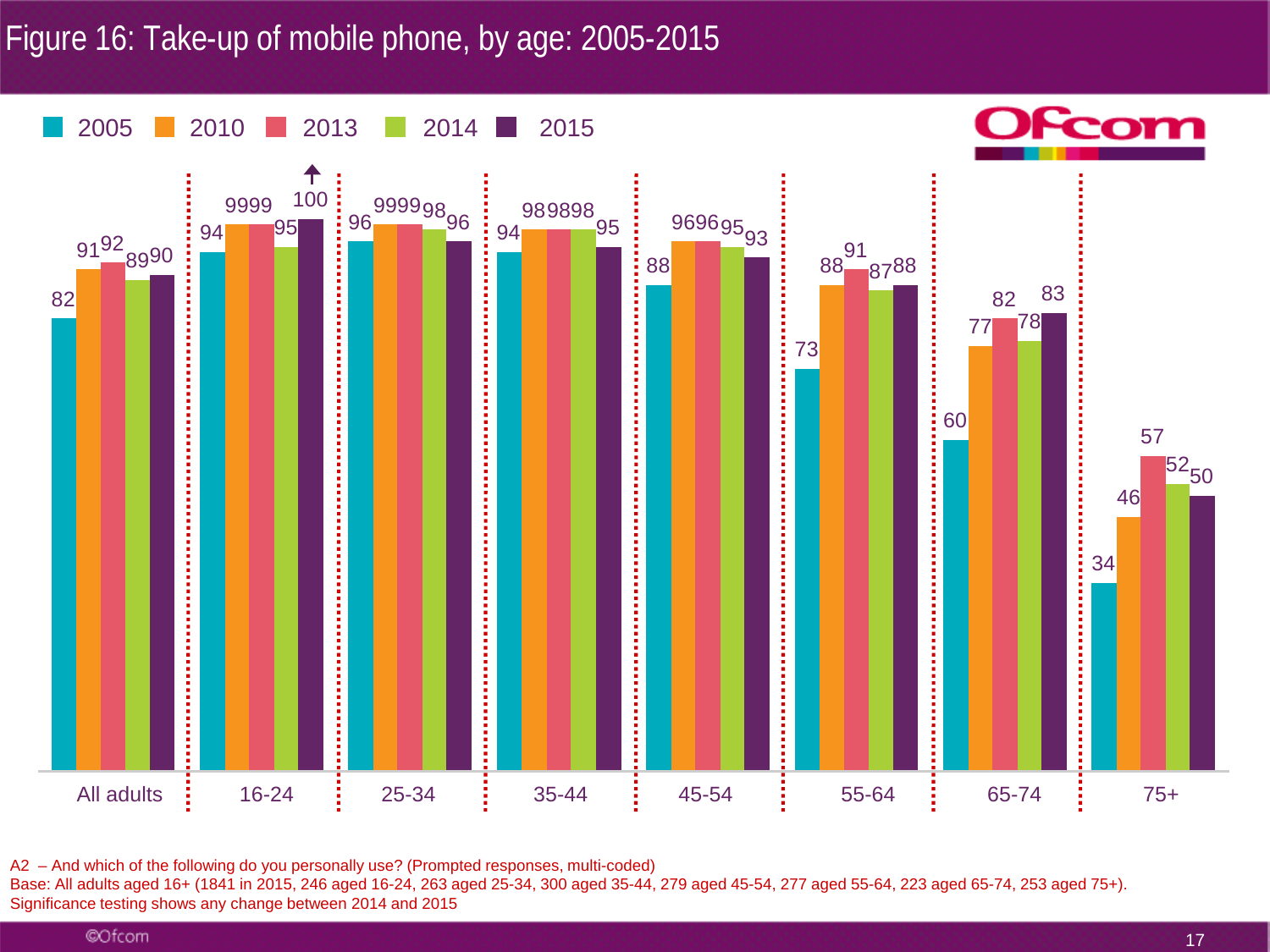### Figure 17: Take-up of mobile phone, by socio-economic group and gender: 2005-15



A2 – And which of the following do you personally use? (Prompted responses, multi-coded)

Base: All adults aged 16+ (1841 in 2015, 404 AB, 544 C1, 403 C2, 490 DE, 900 male, 941 female). Significance testing shows any change between 2014 and 2015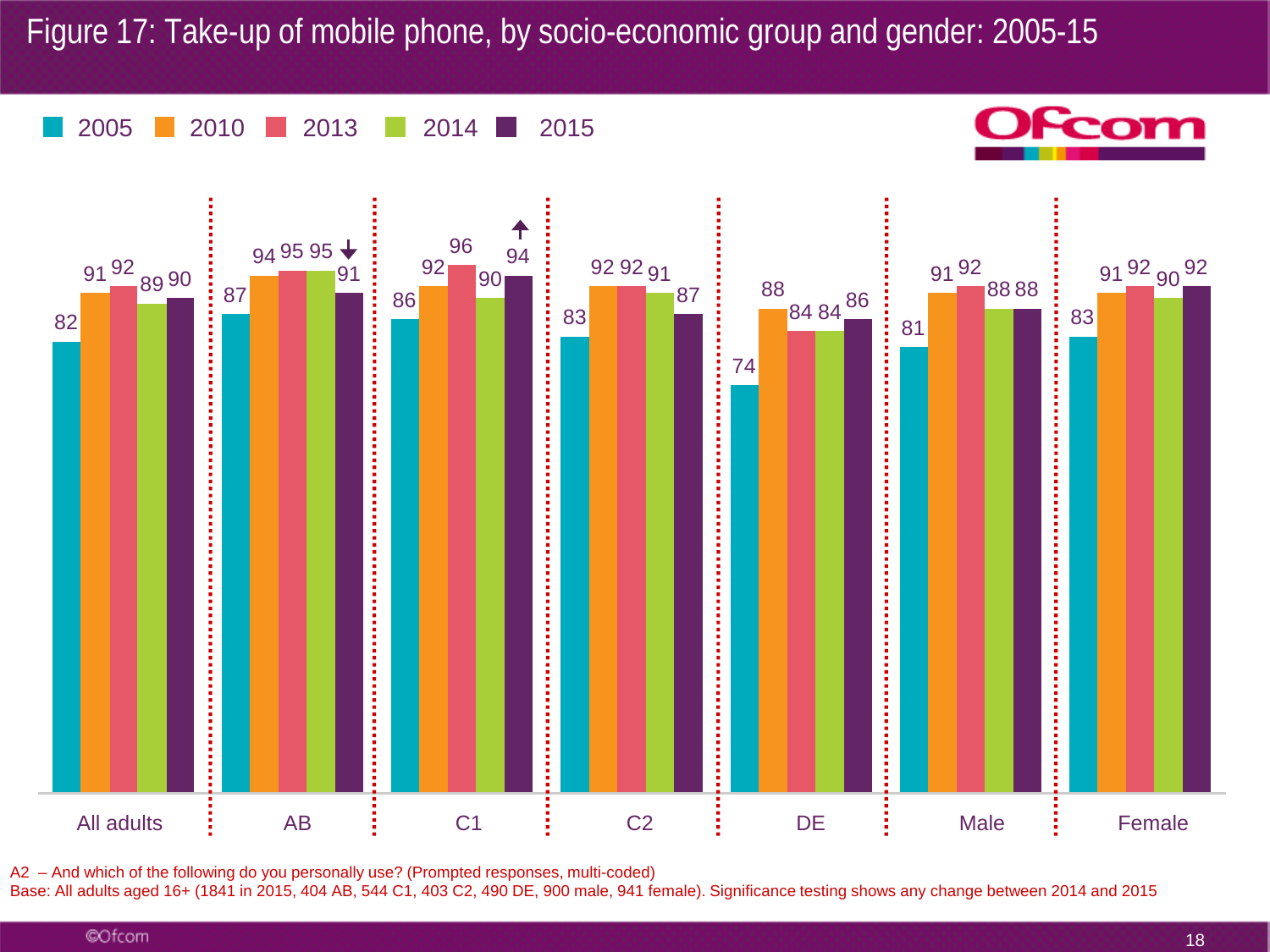## Figure 18: Take-up of smartphones, by demographic group: 2010-2015

Fcom



A4 You said you use a mobile phone. Which of these options best describes the type of mobile phone you use most frequently? (Prompted responses, single-coded) Base: All adults aged 16+ (1841 in 2015, 246 aged 16-24, 263 aged 25-34, 300 aged 35-44, 279 aged 45-54, 277 aged 55-64, 223 aged 65-74, 253 aged 75+, 404 AB, 544 C1, 403 C2, 490 DE, 900 male, 941 female) Significance testing shows any change between 2014 and 2015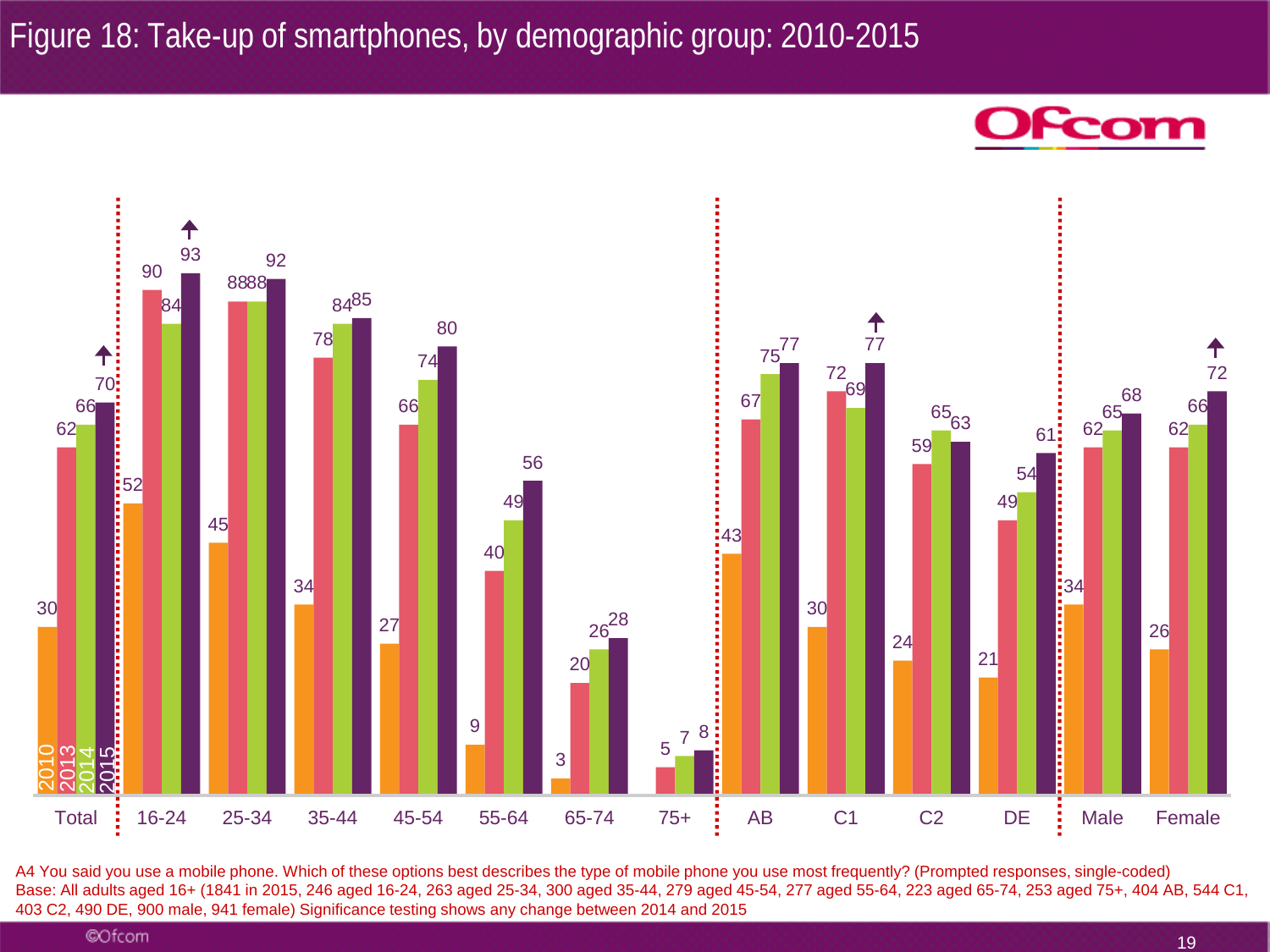# Figure 19: Categories of mobile phone activity

| Category              | Individual activities included in category                                                                                                                                                                                                                                                                                                                                                                                                                                                                                                                                                   |
|-----------------------|----------------------------------------------------------------------------------------------------------------------------------------------------------------------------------------------------------------------------------------------------------------------------------------------------------------------------------------------------------------------------------------------------------------------------------------------------------------------------------------------------------------------------------------------------------------------------------------------|
| Communication         | Make or receive calls<br>$\bullet$<br>Send or receive text messages<br>$\bullet$<br>Send or receive photo messages<br>$\bullet$<br>Send or receive video clips<br>$\bullet$<br>Look at social media sites or apps<br>$\bullet$<br>Upload or share videos or photos online<br>$\bullet$<br>Send tweets through Twitter<br>$\bullet$<br>Send or receive emails<br>$\bullet$<br>Make or receive telephone or video calls using services like Skype or FaceTime<br>$\bullet$<br>Use Instant Messaging such as Facebook Messenger, WhatsApp, Windows Live Messenger or Skype<br>$\bullet$<br>Chat |
| Content - creating    | Take photos<br><b>Take videos</b>                                                                                                                                                                                                                                                                                                                                                                                                                                                                                                                                                            |
| Audio content         | Listen to music stored on the phone<br>$\bullet$                                                                                                                                                                                                                                                                                                                                                                                                                                                                                                                                             |
| Watching online video | Watch short video clips online (such as on YouTube)<br>$\bullet$<br>Watch TV programmes or films online through services such as BBC iPlayer, ITV Player or All 4<br>$\bullet$                                                                                                                                                                                                                                                                                                                                                                                                               |
| <b>Transactions</b>   | <b>Bank online</b><br>$\bullet$<br>Buy things online<br>Use your phone to make a payment in a shop by touching it against a contactless reader<br>$\bullet$<br>Use your phone as a ticket or boarding pass or as an entry ticket to an event<br>Use an app on your phone to order taxis<br>$\bullet$                                                                                                                                                                                                                                                                                         |
| Content - searching   | Use features such as Maps or satellite navigation to get to where you want to go/ plot a route to your<br>$\bullet$<br>destination                                                                                                                                                                                                                                                                                                                                                                                                                                                           |
| Playing games         | Play games that are loaded on the phone<br>$\bullet$<br>Play games online using your phone<br>$\bullet$                                                                                                                                                                                                                                                                                                                                                                                                                                                                                      |
| Downloading           | Download apps/ applications (including games)<br>$\bullet$                                                                                                                                                                                                                                                                                                                                                                                                                                                                                                                                   |
|                       | M3/M4 - Please tell me from this list the types of things you use your mobile phone for, and how often you do each? (Prompted responses, single coded)                                                                                                                                                                                                                                                                                                                                                                                                                                       |

©Ofcom

Base: All adults aged 16+ who use a mobile phone (1520 in 2015)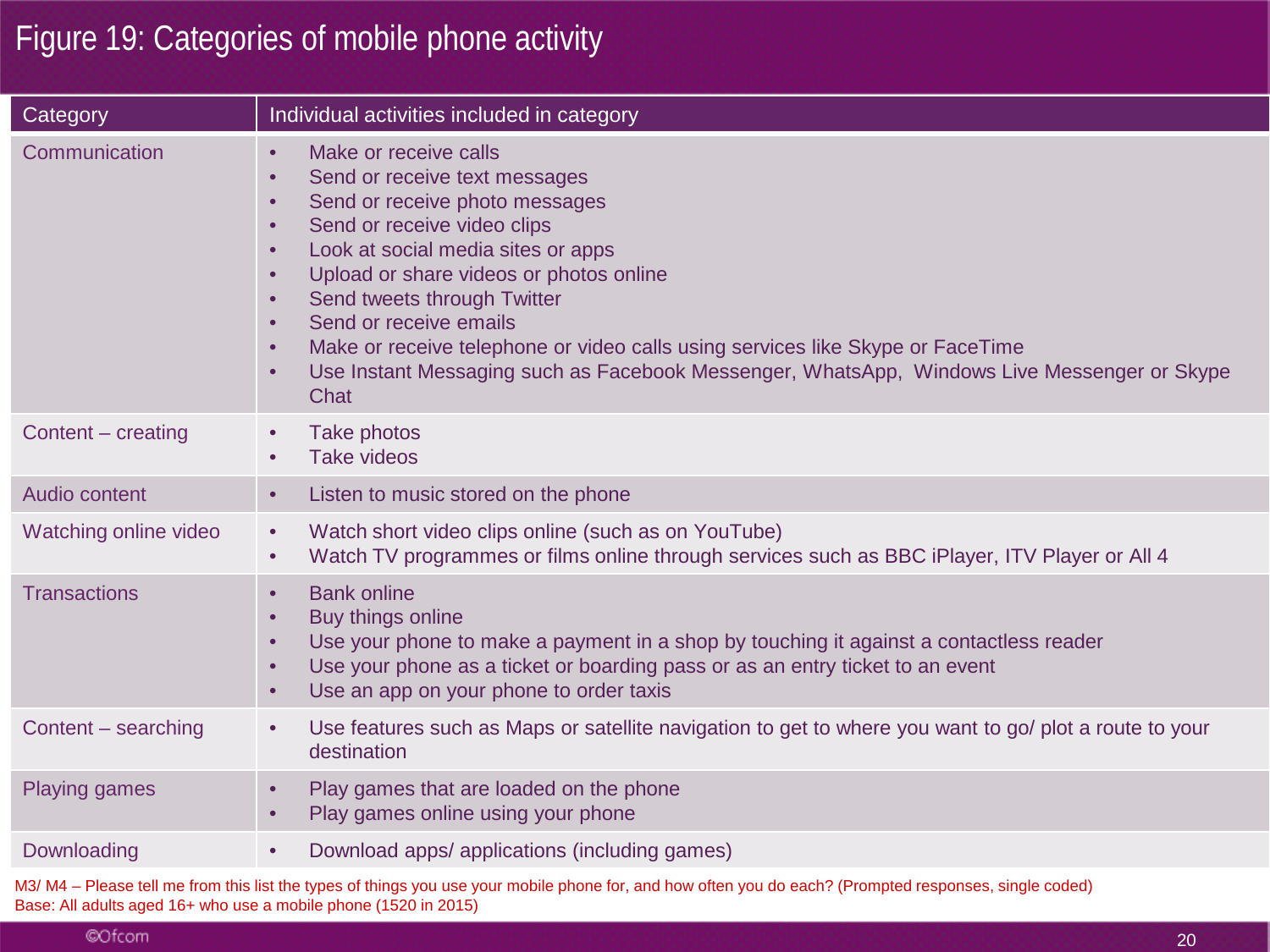↑ 44 Downloading apps 33 ← 55 ₳ ■ Playing games 46 ✦ 41  $\biguparrow$ 45 ✦ 21 Content - searching 49  $\biguparrow$ 33 21 53  $\biguparrow$ 20 38 30 28 68  $\biguparrow$ 32 34 38 61  $\biguparrow$ ■ Watching online video 32 33 41  $78$   $\uparrow$  61 **`** 36 29  $\biguparrow$ <sup>43</sup> <sup>38</sup> ■ Audio content 40 22 85 1 83 1 72 1 62 15 Content - creating 59 34 14 Communication 96 100 **1** 99 1 100 1 99 1 94 86 71 All mobile: 16-24 25-34 35-44 45-54 55-64 65-74 75+ users

M3/ M4 – Please tell me from this list the types of things you use your mobile phone for, and how often you do each? (Prompted responses, single coded) Base: All adults aged 16+ who use a mobile phone (1520 in 2015, 235 aged 16-24, 240 aged 25-34, 264 aged 35-44, 250 aged 45-54, 228 aged 55-64, 169 aged 65-74, 134 aged 75+). Significance testing shows any difference between any age group and all mobile phone users aged 16+

**Transactions** 

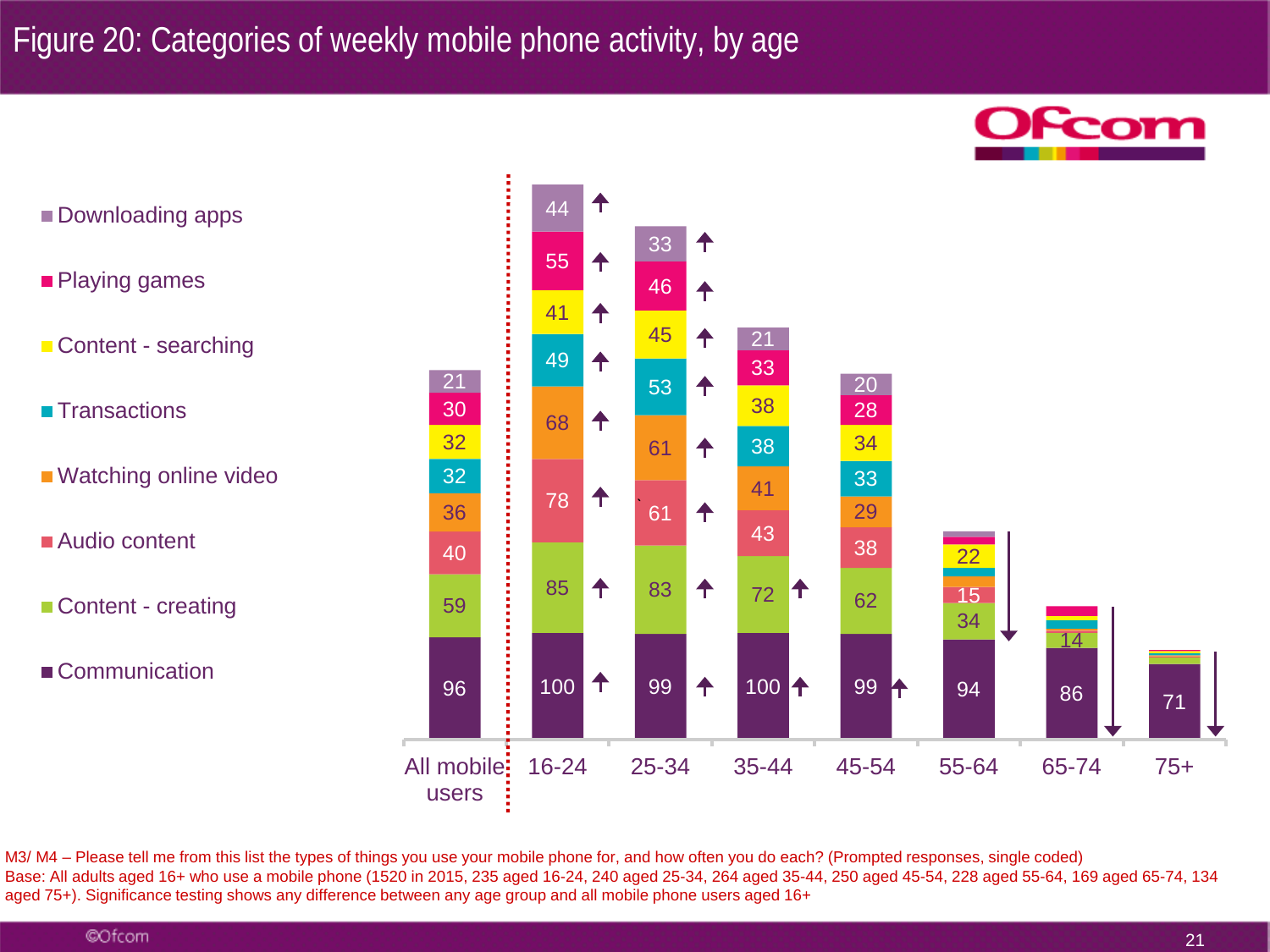Figure 21: Categories of weekly mobile phone activity, by socio-economic group and gender





M3/ M4 – Please tell me from this list the types of things you use your mobile phone for, and how often you do each? (Prompted responses, single coded) Base: All adults aged 16+ who use a mobile phone (1520 in 2015, 338 AB, 474 C1, 323 C2, 385 DE, 731 male, 789 female) Significance testing shows any difference between any socio-economic group and all mobile users aged 16+, or between males and females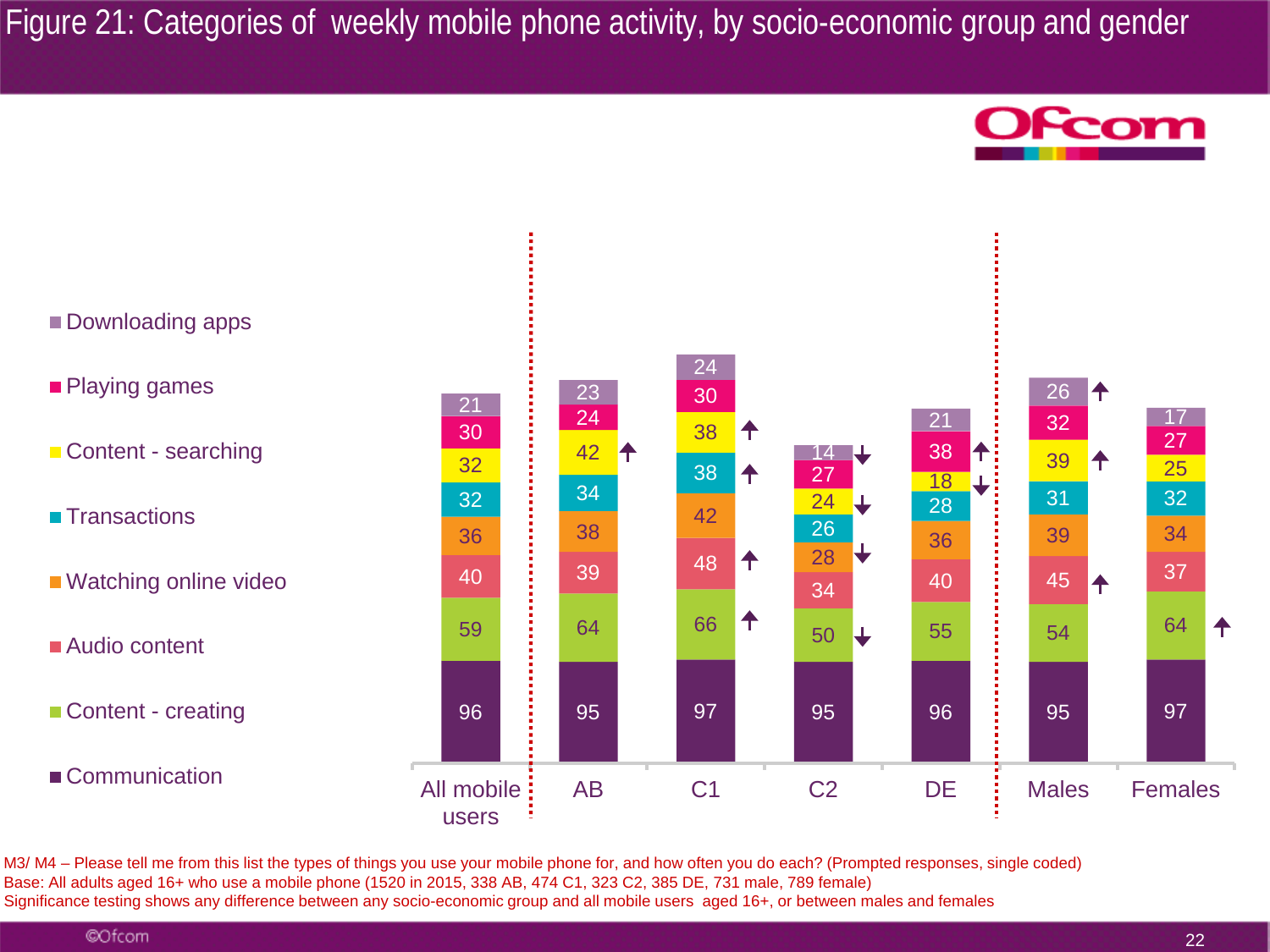## Figure 22: Devices that apps are used on





IN21 - Which, if any, of the following devices do you use apps on? (prompted responses, multi-coded) Base: All adults aged 16+ (1841 in 2015).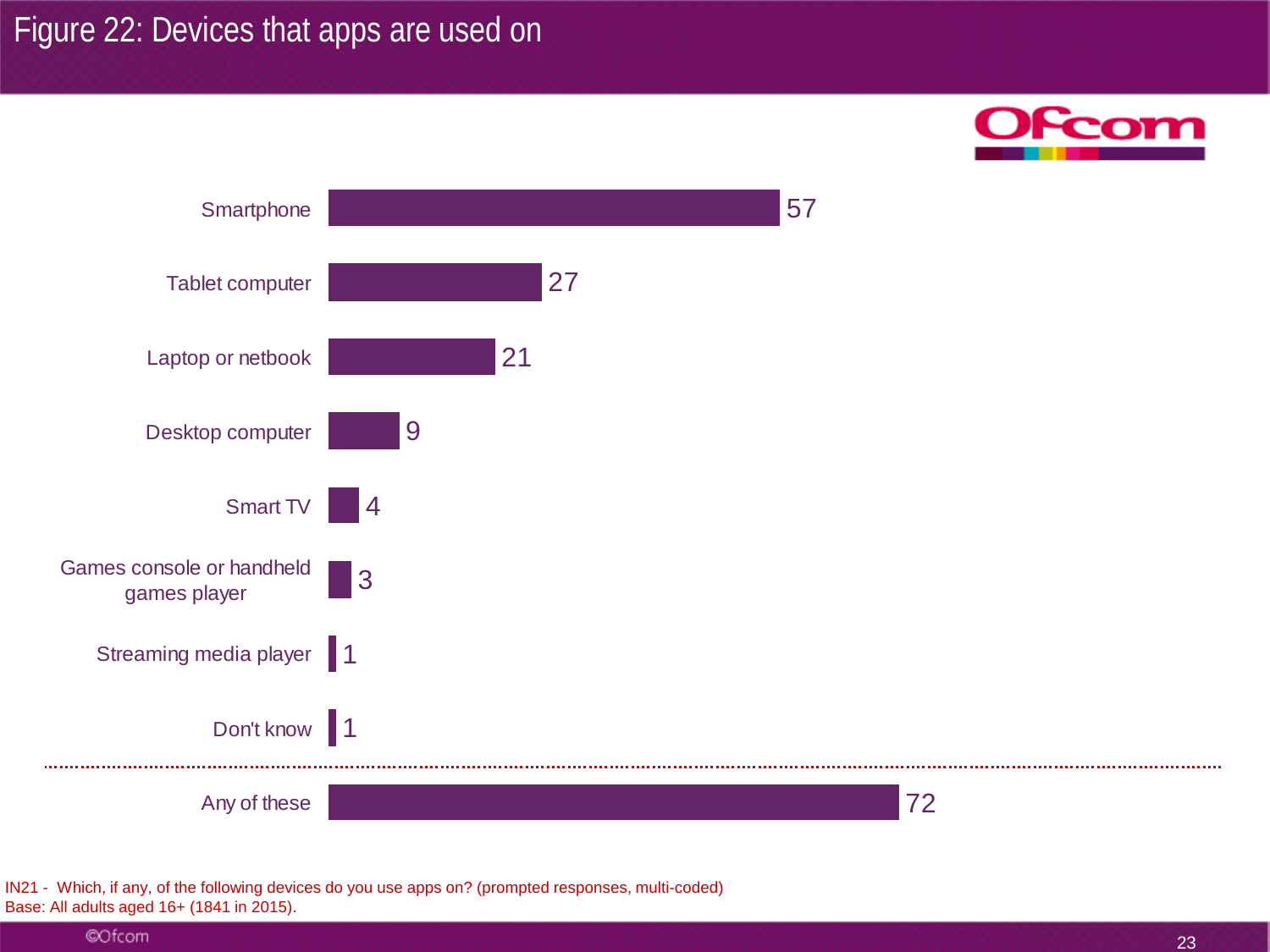### Figure 23: Apps versus browsers





IN22A-I You said earlier you (undertake activity) online. Do you prefer to do this through an app or through a web browser? (prompted responses, single coded) Base: Adults aged 16+ who go online to undertake this activity and who use apps on any type of device (variable base).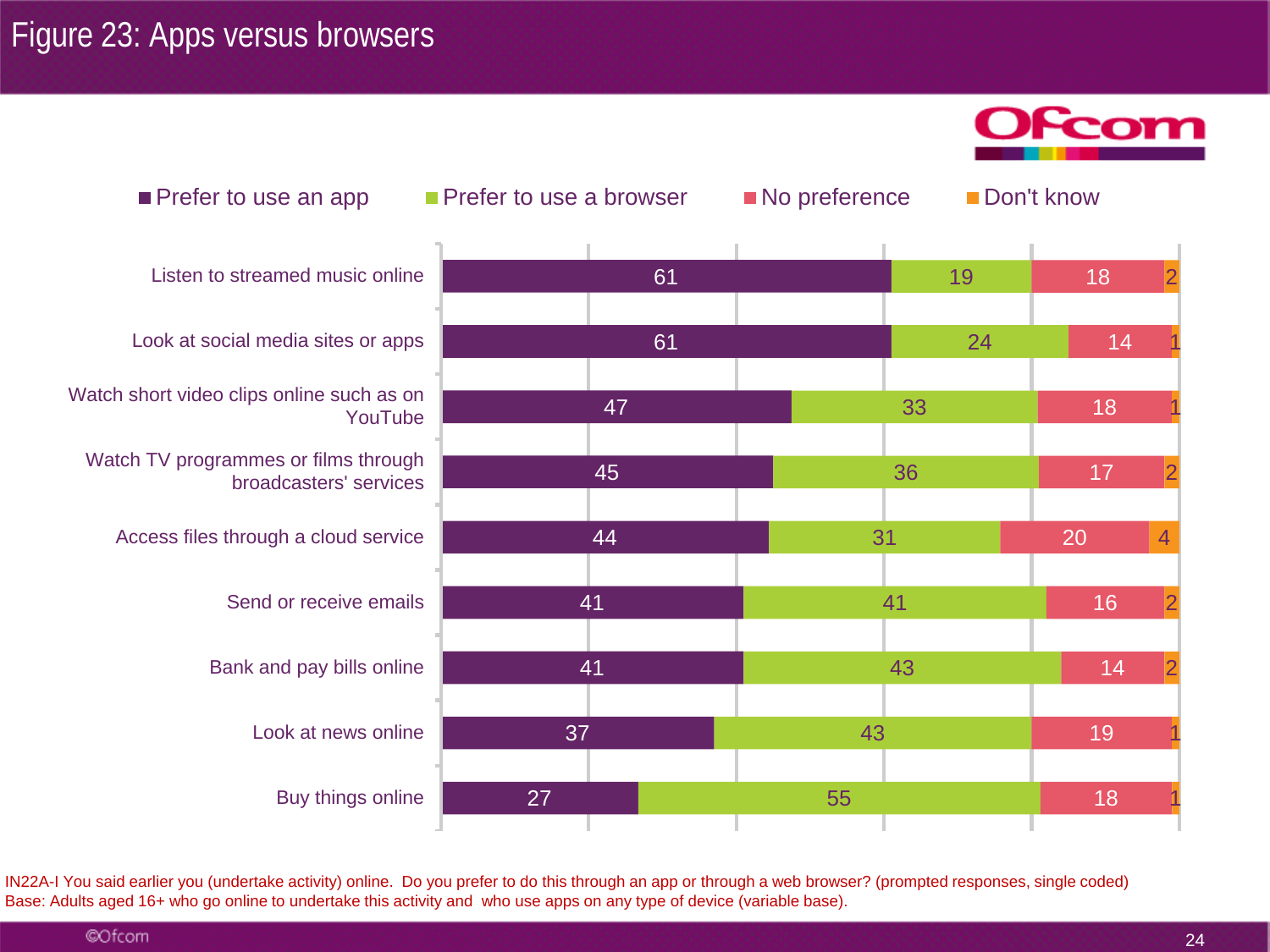# Figure 24: Device used most often for specific online activities





IN20A-I. Please take a look at this list of devices that can be used to go online. You told me earlier that you use the following devices to go online. Which one of these devices do you use most for (ACTIVITY)? (prompted responses, single coded).

Base: All adults aged 16+ who go online at home or elsewhere that ever undertake each activity (variable base)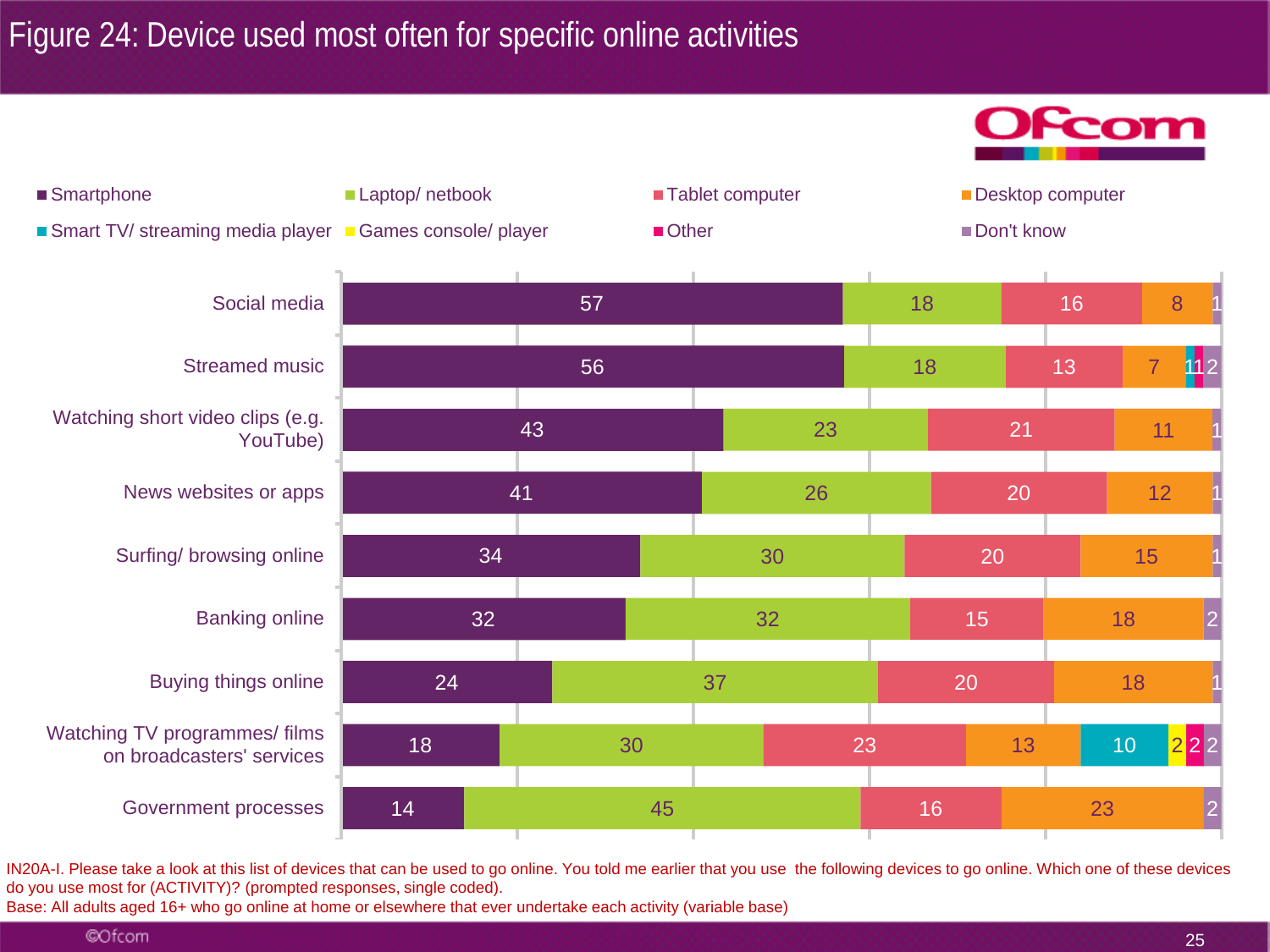# Figure 25: Media use, by age

|                                                 | All adults | 16-24               | 25-34          | 35-44              | 45-54               | 55-64                | 65-74               | $75+$               |
|-------------------------------------------------|------------|---------------------|----------------|--------------------|---------------------|----------------------|---------------------|---------------------|
| <b>Base</b>                                     | 1841       | 246                 | 263            | 300                | 279                 | 277                  | 223                 | 253                 |
| Mobile phone                                    | 90%        | 100% 1              | 97%            | $95%$ <sup>↑</sup> | 94%                 | 88%                  | $83\%$ $\downarrow$ | $50\% \star$        |
| <b>Standard TV set</b>                          | 73%        | 67%                 | 67%            | 74%                | 67%                 | 77%                  | 78%                 | 90% 1               |
| Laptop or netbook computer                      | 63%        | 73% 1               | 70%1           | 73% ↑              | 68%                 | 60%                  | $43\%$ $\star$      | $20\%$ $\downarrow$ |
| Paper copies of books/ magazines/<br>newspapers | 54%        | $46\%$ $\downarrow$ | 56%            | 53%                | 49%                 | 60%                  | 55%                 | 47%                 |
| <b>Tablet computer</b>                          | 50%        | 55%                 | 56%            | 66% ↑              | 55%                 | 45%                  | $31\%$ $\downarrow$ | $15\%$ $\downarrow$ |
| Radio set (DAB or otherwise)                    | 48%        | $27\%$ $\downarrow$ | $34\%$         | 48%                | 52%                 | 59% 1                | 64% 1               | 59% 个               |
| DVD/ Blu ray player                             | 41%        | 39%                 | 42%            | 45%                | 43%                 | 43%                  | 36%                 | $25\% \star$        |
| <b>DVR/ Digital Video Recorder</b>              | 37%        | 33%                 | 37%            | 35%                | 43%                 | 42%                  | 36%                 | $19\%$              |
| Desktop computer (PC or Mac)                    | 33%        | 29%                 | 30%            | 33%                | $40\%$ <sup>1</sup> | 39%                  | 31%                 | $15\%$ $\star$      |
| <b>Smart TV set</b>                             | 31%        | 32%                 | 36%            | 38% +              | 36%                 | 28%                  | $16\%$ $\downarrow$ | $4\%$ $\downarrow$  |
| Games console /games player                     | 25%        | 51% 1               | 42%1           | 29%                | 23%                 | ╈<br>8%              | $4\%$ $\rightarrow$ | $1\%$ $\rightarrow$ |
| E-book reader                                   | 17%        | $11\%$ $\downarrow$ | 19%            | 17%                | 20%                 | $\biguparrow$<br>22% | 12%                 | $6\%$ $\star$       |
| Portable media player                           | 13%        | $20%$ T             | 15%            | 17%                | 15%                 | 11%                  | $3\%$               | $0\%$ $\rightarrow$ |
| Streaming media player                          | 8%         | 9%                  | 10%            | 10%                | 13% $\uparrow$      | 6%                   | $1\%$ $\downarrow$  | $0\%$ $\rightarrow$ |
| <b>ANY TV</b>                                   | 93%        | 89%                 | 93%            | 95%                | 93%                 | 93%                  | 91%                 | 93%                 |
| ANY DESKTOP OR LAPTOP/NETBOOK                   | 73%        | 79%                 | 81% $\uparrow$ | 79% 1              | 78%                 | 73%                  | $58\%$ $\downarrow$ | $29\%$ $\downarrow$ |

A2 – Which of the following do you personally use? (Prompted responses, multi-coded) Base: All adults aged 16+ (1841 in 2015, 246 aged 16-24, 263 aged 25-34, 300 aged 35- 44, 279 aged 45-54, 277 aged 55-64, 223 aged 65-74, 253 aged 75+).- Showing responses by >2% of all adults. Significance testing shows any difference between any age group and all adults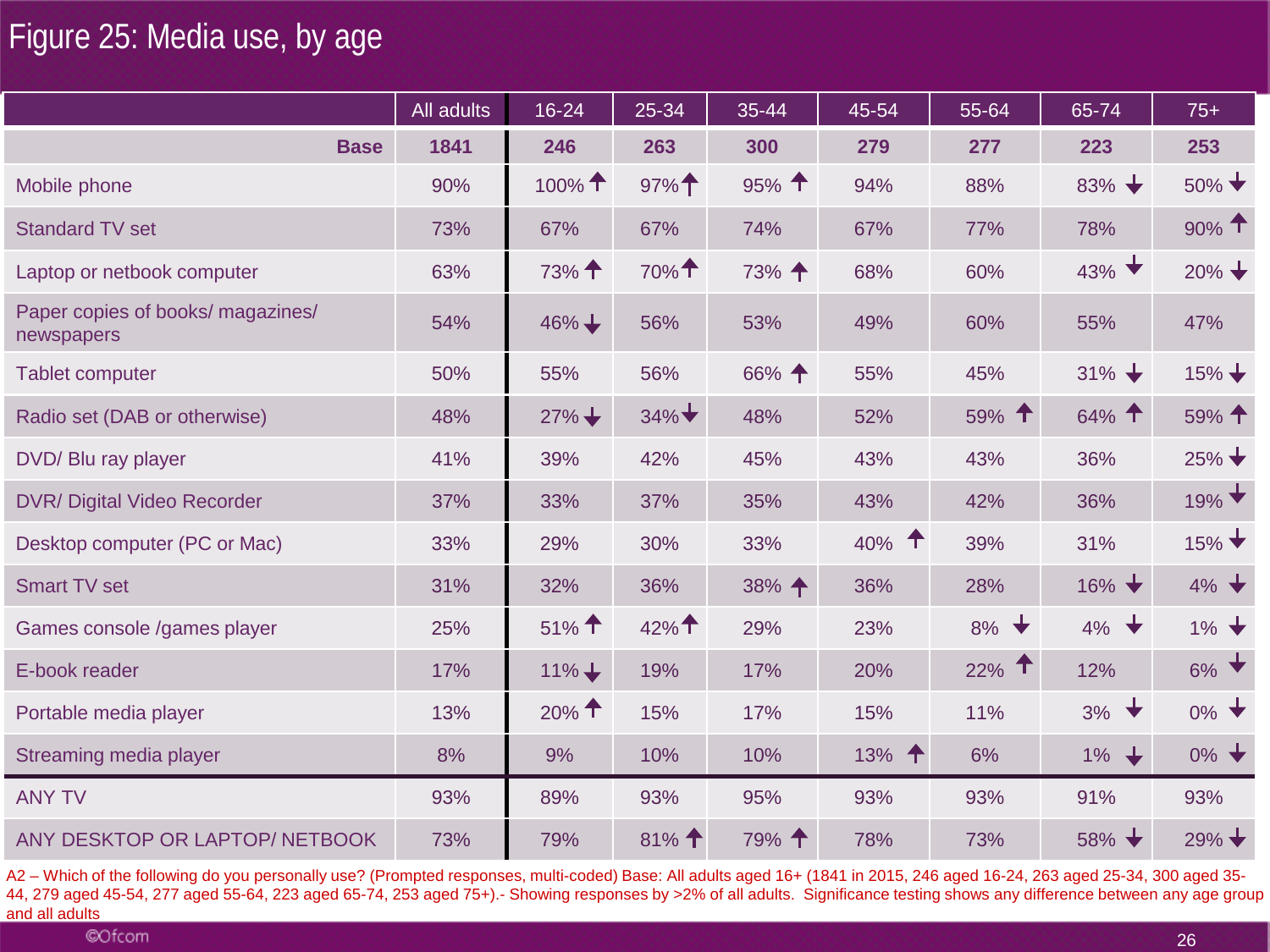## Figure 26: Media use, by socio-economic group and gender: 2015

|                                                 | All adults | <b>AB</b>          | C <sub>1</sub>      | C <sub>2</sub>      | <b>DE</b>                      | Male              | Female         |
|-------------------------------------------------|------------|--------------------|---------------------|---------------------|--------------------------------|-------------------|----------------|
| <b>Base</b>                                     | 1841       | 404                | 544                 | 403                 | 490                            | 900               | 941            |
| Mobile phone                                    | 90%        | 91%                | $94\%$ <del>1</del> | 87%                 | 86%                            | 88%               | 92% $\uparrow$ |
| <b>Standard TV set</b>                          | 73%        | 73%                | 68%                 | 75%                 | 76%                            | 72%               | 74%            |
| Laptop or netbook computer                      | 63%        | 76% 1              | 72% ↑               | $54\%$ $\downarrow$ | $46\%$ $\downarrow$            | 64%               | 61%            |
| Paper copies of books/ magazines/<br>newspapers | 54%        | 60% 1              | 57%                 | 52%                 | 46% +                          | 55%               | 53%            |
| <b>Tablet computer</b>                          | 50%        | 66% ↑              | 59% +               | $42\% +$            | $32\%$ $\downarrow$            | 48%               | 53%            |
| Radio set (DAB or otherwise)                    | 48%        | $59\%$ $\uparrow$  | 48%                 | 46%                 | 40%<br>┶                       | 53% +             | 44%            |
| DVD/ Blu ray player                             | 41%        | 48% 4              | 42%                 | 39%                 | 32%<br>┶                       | 42%               | 39%            |
| <b>DVR/ Digital Video Recorder</b>              | 37%        | 47% 4              | 40%                 | 34%                 | 25%<br>┶                       | 39%               | 35%            |
| Desktop computer (PC or Mac)                    | 33%        | 48% ↑              | 31%                 | 33%                 | 19% ↓                          | 39% +             | 28%            |
| <b>Smart TV set</b>                             | 31%        | 41% $\uparrow$     | 33%                 | 27%                 | $20\%$ $\downarrow$            | $34\%$ $\uparrow$ | 27%            |
| Games console /games player                     | 25%        | 24%                | 28%                 | 22%                 | 25%                            | 29% +             | 22%            |
| E-book reader                                   | 17%        | $28%$ <sup>4</sup> | 18%                 | $10\%$ $\downarrow$ | 8%<br>$\overline{\phantom{a}}$ | 14%               | 19% +          |
| Portable media player                           | 13%        | $21\%$ $\uparrow$  | 15%                 | $9\%$ $\downarrow$  | 6%<br>$\downarrow$             | 16% +             | 11%            |
| Streaming media player                          | 8%         | 13% $\uparrow$     | 9%                  | 6%                  | 4%<br>$\overline{\phantom{a}}$ | 10% +             | 6%             |
| <b>ANY TV</b>                                   | 93%        | 94%                | 92%                 | 93%                 | 92%                            | 93%               | 93%            |
| ANY DESKTOP OR LAPTOP/NETBOOK                   | 73%        | 88% 1              | 79% ↑               | 67%                 | 55%                            | 76% ↑             | 70%            |

A2 – Which of the following do you personally use? (Prompted responses, multi-coded). Base: All adults aged 16+ (1841 in 2015, 404 AB, 544 C1, 403 C2, 490 DE, 900 male, 941 female). Showing responses by >2% of all adults, Significance testing shows any difference by socio economic group compared to all adults or between males and females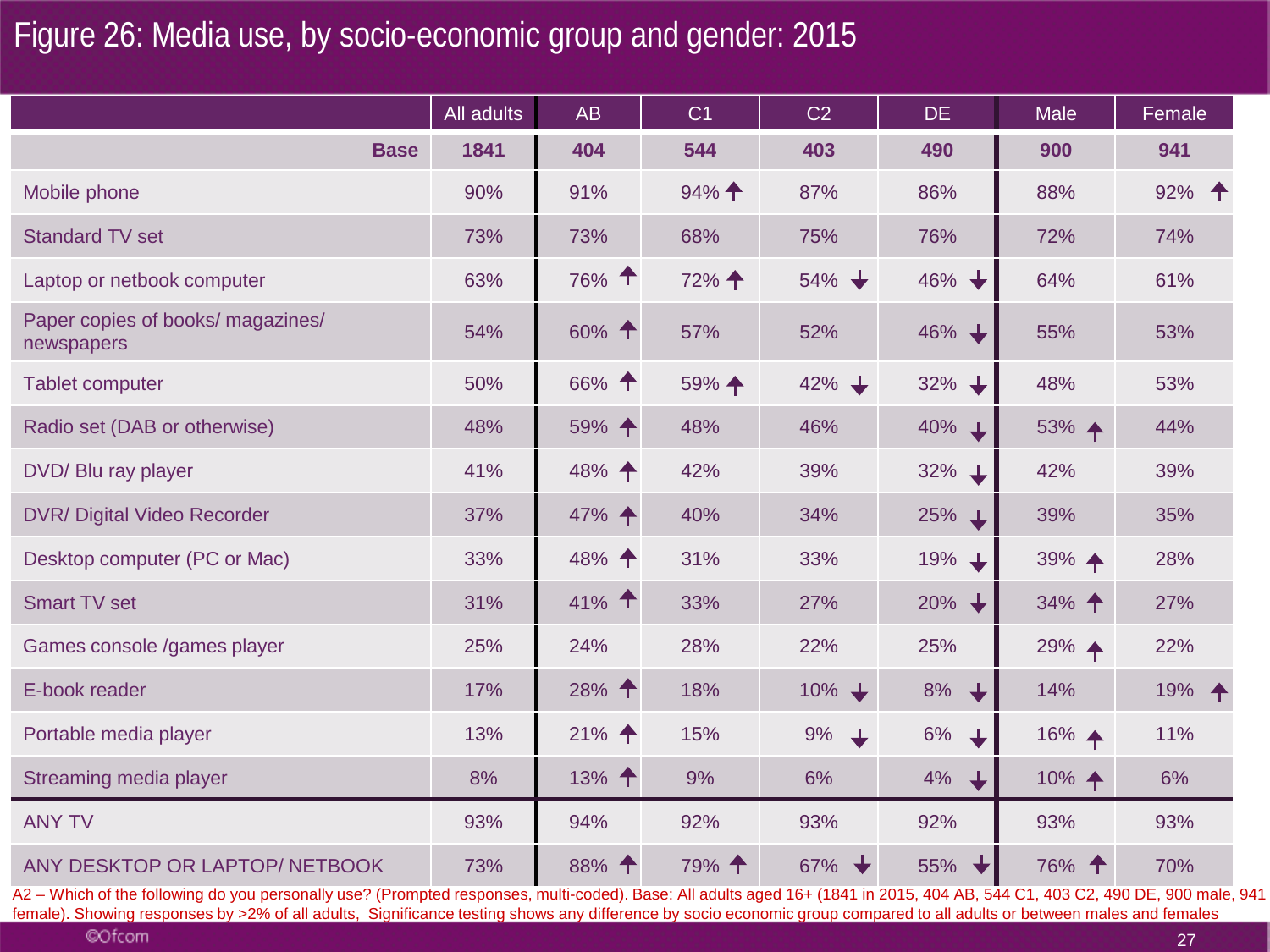### Figure 27: Most-missed media devices: 2014 vs. 2015



A3 – Which one of these things you use would you miss the most if it got taken away? (Prompted responses, single coded) Base: All adults aged 16+ (1890 in 2014, 1841 in 2015) Showing responses by >2% of all adults. Significance testing shows any change between 2014 and 2015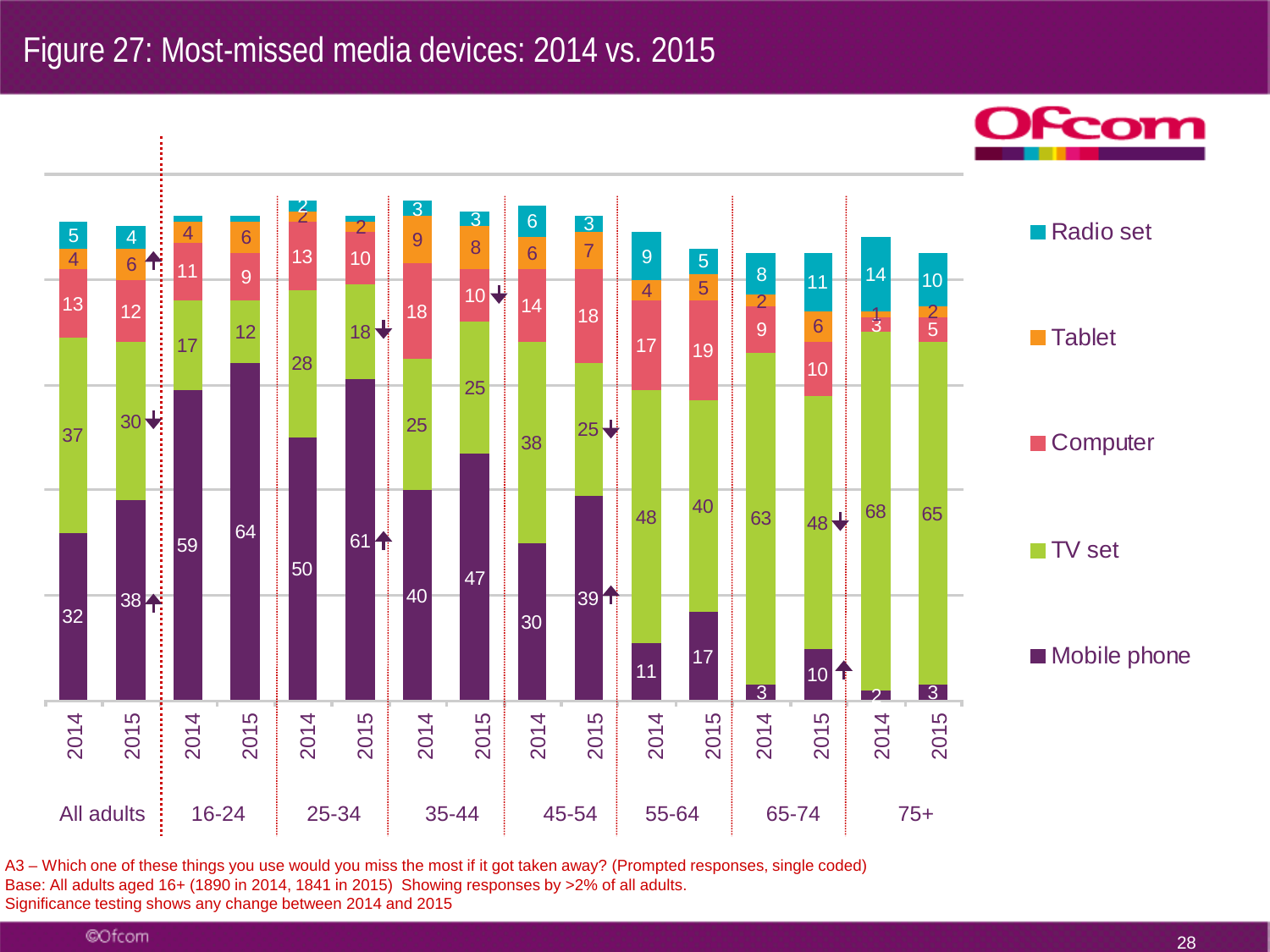## Figure 28: Most-missed media devices, by age



A3 – Which one of these things you use would you miss the most if it got taken away? (Prompted responses, single coded)

Base: All adults aged 16+ (1841, (1841 in 2015, 246 aged 16-24, 263 aged 25-34, 300 aged 35-44, 279 aged 45-54, 277 aged 55-64, 223 aged 65-74, 253 aged 75+) Showing responses by >2% of all adults

Significance testing shows any difference between any age group and all adults aged 16+